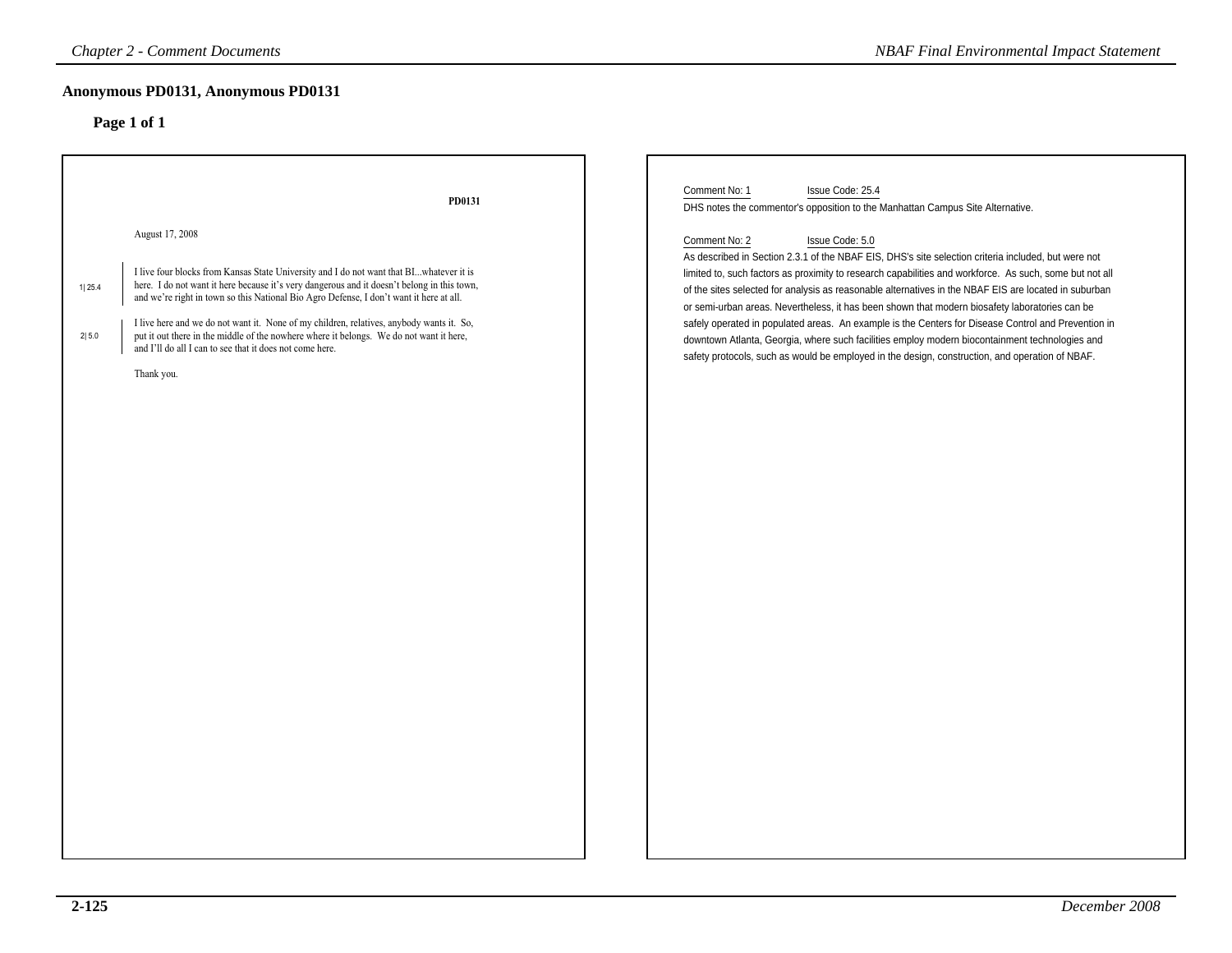| <b>Chapter 2 - Comment Documents</b>                                            |        | <b>NBAF Final Environmental Impact Statement</b>                                       |
|---------------------------------------------------------------------------------|--------|----------------------------------------------------------------------------------------|
| Anonymous PD0132, Anonymous PD0132<br>Page 1 of 1                               |        |                                                                                        |
|                                                                                 | PD0132 | Comment No: 1<br>Issue Code: 25.0<br>DHS notes the commentor's opposition to the NBAF. |
| August 18, 2008                                                                 |        |                                                                                        |
| I would like to state my opposition to this (call ended by caller).<br>$1 25.0$ |        |                                                                                        |
|                                                                                 |        |                                                                                        |
|                                                                                 |        |                                                                                        |
|                                                                                 |        |                                                                                        |
|                                                                                 |        |                                                                                        |
|                                                                                 |        |                                                                                        |
|                                                                                 |        |                                                                                        |
|                                                                                 |        |                                                                                        |
|                                                                                 |        |                                                                                        |
|                                                                                 |        |                                                                                        |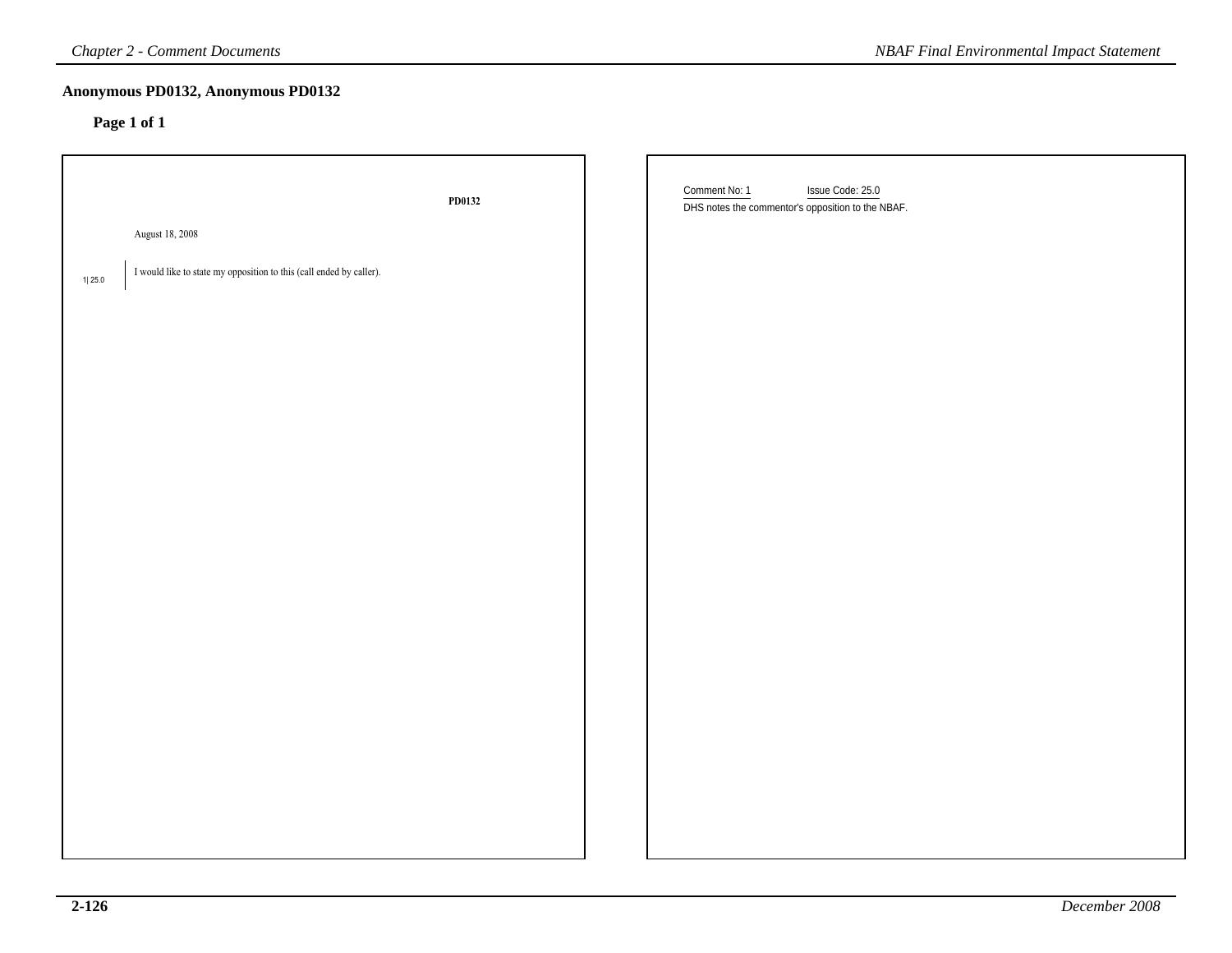|        | <b>Chapter 2 - Comment Documents</b>                                                                                                                                                                                                                                                                                                                                                                       | <b>NBAF Final Environmental Impact Statement</b>                                                                    |
|--------|------------------------------------------------------------------------------------------------------------------------------------------------------------------------------------------------------------------------------------------------------------------------------------------------------------------------------------------------------------------------------------------------------------|---------------------------------------------------------------------------------------------------------------------|
|        | Anonymous PD0139, Anonymous PD0139<br>Page 1 of 1                                                                                                                                                                                                                                                                                                                                                          |                                                                                                                     |
|        | PD0139                                                                                                                                                                                                                                                                                                                                                                                                     | Comment No: 1<br>Issue Code: 25.4<br>DHS notes the commentor's opposition to the Manhattan Campus Site Alternative. |
|        | August 18, 2008                                                                                                                                                                                                                                                                                                                                                                                            |                                                                                                                     |
| 1 25.4 | This isI'm speaking as a 70 year resident of this area and I certainly am totally against NBAF locating at Kansas State University. 'Cause from all I gather from appearance,<br>there is a select few that's probably pushing it more so than anybody else. And I would certainly say the majority of the people are totally against it.<br>And Ithat's my final comment and I do thank you.<br>Bye, bye. |                                                                                                                     |
|        |                                                                                                                                                                                                                                                                                                                                                                                                            |                                                                                                                     |
|        |                                                                                                                                                                                                                                                                                                                                                                                                            |                                                                                                                     |
|        |                                                                                                                                                                                                                                                                                                                                                                                                            |                                                                                                                     |
|        |                                                                                                                                                                                                                                                                                                                                                                                                            |                                                                                                                     |
|        |                                                                                                                                                                                                                                                                                                                                                                                                            |                                                                                                                     |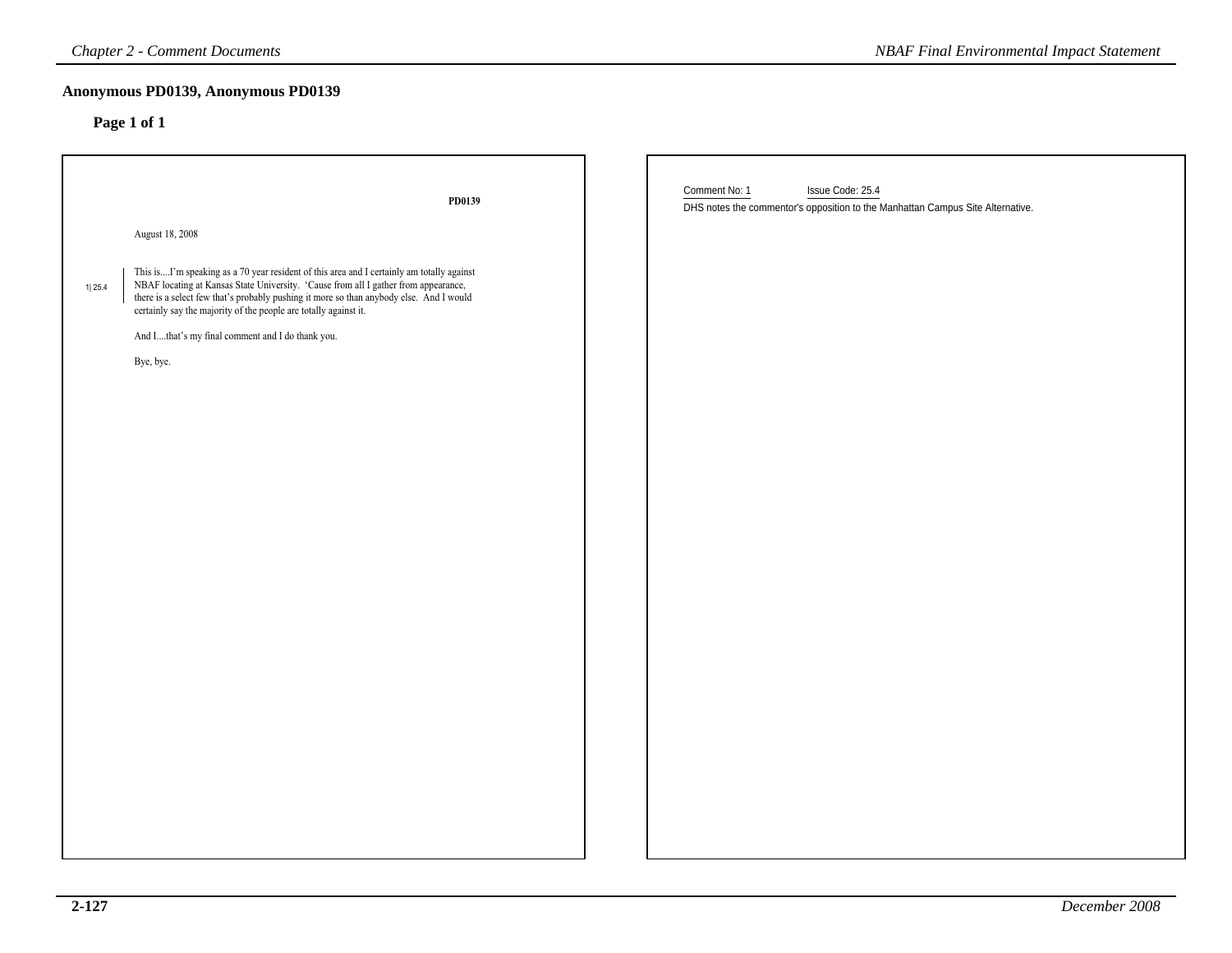# **Anonymous PD0140, Anonymous PD0140**

|             | <b>Chapter 2 - Comment Documents</b>                                                                                                                                                                                        | <b>NBAF Final Environmental Impact Statement</b>                                                                                                                                                                                                                                                                                                                                                                                              |
|-------------|-----------------------------------------------------------------------------------------------------------------------------------------------------------------------------------------------------------------------------|-----------------------------------------------------------------------------------------------------------------------------------------------------------------------------------------------------------------------------------------------------------------------------------------------------------------------------------------------------------------------------------------------------------------------------------------------|
| Page 1 of 1 | Anonymous PD0140, Anonymous PD0140                                                                                                                                                                                          |                                                                                                                                                                                                                                                                                                                                                                                                                                               |
| 1 25.4      | PD0140<br>August 19, 2008<br>I am very much against germs in Kansas. We are in the middle of wheat and beef and corn, and we can't have any type of this sort of thing going on here in Manhattan,<br>Kansas.<br>Thank you. | Comment No: 1<br>Issue Code: 25.4<br>DHS notes the commentor's opposition to the Manhattan Campus Site Alternative. Section 3.14 and<br>Appendix E of the NBAF EIS evaluate the potential effects on health and safety of operating the<br>NBAF at the six site alternatives. The evaluation concludes that a pathogen release at the Plum<br>Island Site would be slightly less likely to result in adverse effects than the mainland sites. |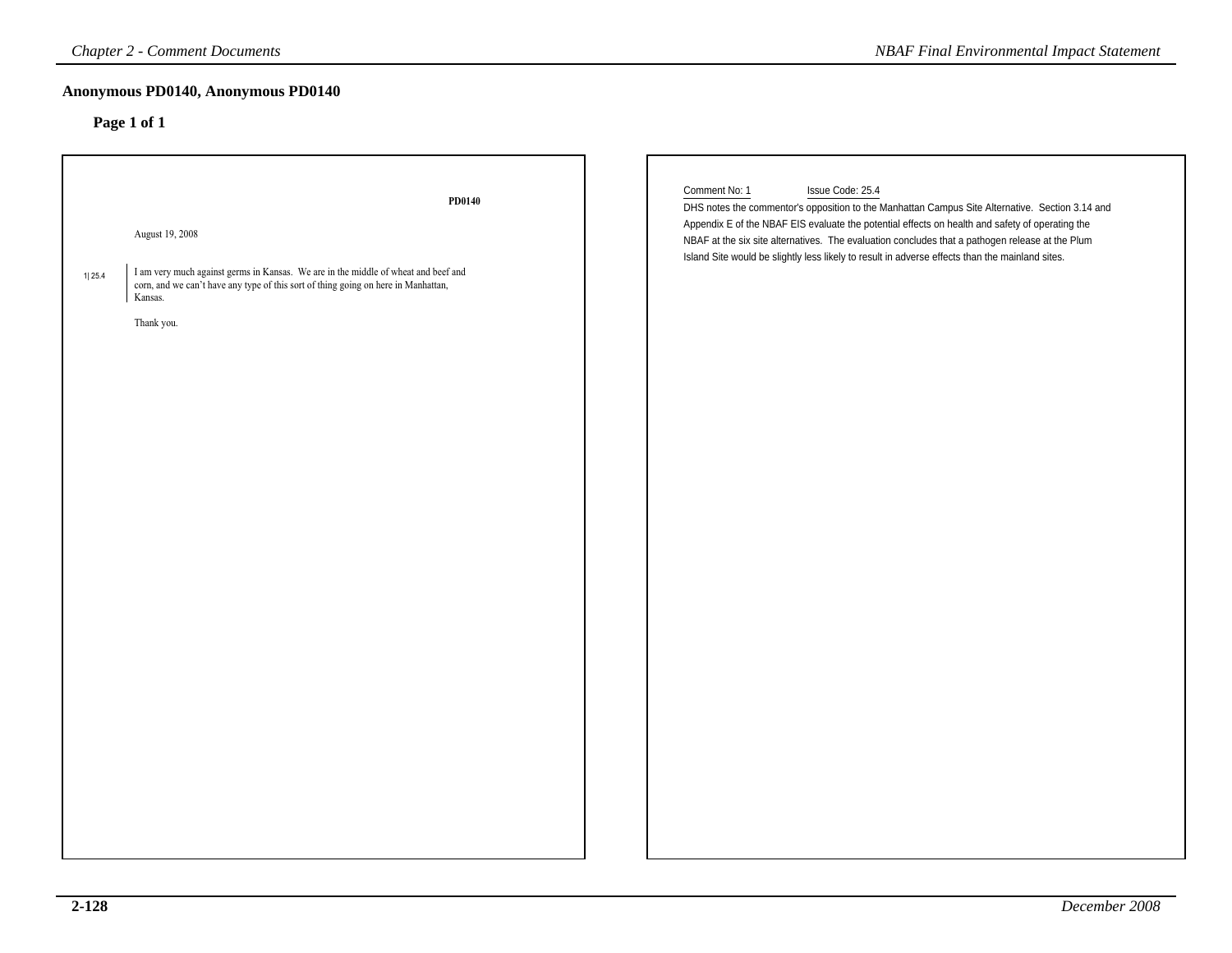| Page 1 of 1<br>Comment No: 1<br>Issue Code: 25.4<br>PD0141<br>DHS notes the commentor's opposition to the Manhattan Campus Site Alternative.<br>August 20, 2008<br>Comment No: 2<br>Issue Code: 5.0<br>DHS notes the commentor's opposition to the five mainland site alternatives. Section 3.14 and<br>I am a citizen of Manhattan, Kansas and I do not want the NBAF laboratory here.<br>Appendix E of the NBAF EIS evaluate the potential effects on health and safety of operating the<br>1 25.4<br>NBAF at the six site alternatives. The evaluation concludes that a pathogen release at the Plum<br>I do not believe it should be on the mainland. It is dangerous and this is the center of<br>Island Site would be slightly less likely to result in adverse effects than the mainland sites.<br>$2 \,5.0$<br>livestock and agriculture and it would be a big mistake.<br>Thank you. | <b>Chapter 2 - Comment Documents</b> | <b>NBAF Final Environmental Impact Statement</b> |
|-----------------------------------------------------------------------------------------------------------------------------------------------------------------------------------------------------------------------------------------------------------------------------------------------------------------------------------------------------------------------------------------------------------------------------------------------------------------------------------------------------------------------------------------------------------------------------------------------------------------------------------------------------------------------------------------------------------------------------------------------------------------------------------------------------------------------------------------------------------------------------------------------|--------------------------------------|--------------------------------------------------|
|                                                                                                                                                                                                                                                                                                                                                                                                                                                                                                                                                                                                                                                                                                                                                                                                                                                                                               | Anonymous PD0141, Anonymous PD0141   |                                                  |
|                                                                                                                                                                                                                                                                                                                                                                                                                                                                                                                                                                                                                                                                                                                                                                                                                                                                                               |                                      |                                                  |
|                                                                                                                                                                                                                                                                                                                                                                                                                                                                                                                                                                                                                                                                                                                                                                                                                                                                                               |                                      |                                                  |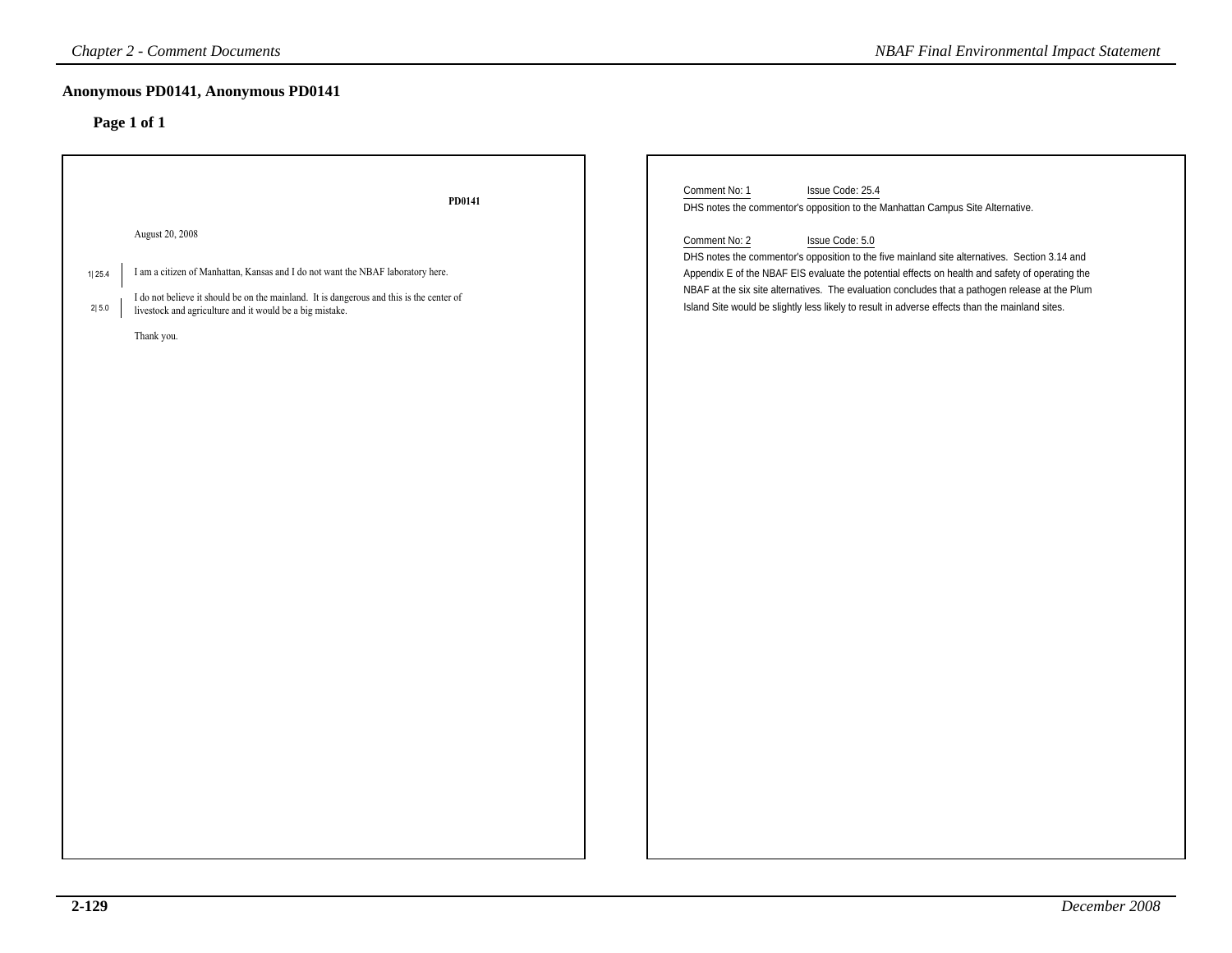# **Anonymous PD0143, Anonymous PD0143**

| <b>Chapter 2 - Comment Documents</b>                                                                                                                                                                                                                                                                                                                                       |        | <b>NBAF Final Environmental Impact Statement</b>                                                                                                                                                                                                                                                                                                                                                                                                                                                                                                                                                                                                                                                                                                                                                                                                                                                                                                                             |
|----------------------------------------------------------------------------------------------------------------------------------------------------------------------------------------------------------------------------------------------------------------------------------------------------------------------------------------------------------------------------|--------|------------------------------------------------------------------------------------------------------------------------------------------------------------------------------------------------------------------------------------------------------------------------------------------------------------------------------------------------------------------------------------------------------------------------------------------------------------------------------------------------------------------------------------------------------------------------------------------------------------------------------------------------------------------------------------------------------------------------------------------------------------------------------------------------------------------------------------------------------------------------------------------------------------------------------------------------------------------------------|
| Anonymous PD0143, Anonymous PD0143                                                                                                                                                                                                                                                                                                                                         |        |                                                                                                                                                                                                                                                                                                                                                                                                                                                                                                                                                                                                                                                                                                                                                                                                                                                                                                                                                                              |
| Page 1 of 1                                                                                                                                                                                                                                                                                                                                                                |        |                                                                                                                                                                                                                                                                                                                                                                                                                                                                                                                                                                                                                                                                                                                                                                                                                                                                                                                                                                              |
|                                                                                                                                                                                                                                                                                                                                                                            | PD0143 | Comment No: 1<br>Issue Code: 25.4<br>DHS notes the commentor's opposition to the Manhattan Campus Site Alternative.                                                                                                                                                                                                                                                                                                                                                                                                                                                                                                                                                                                                                                                                                                                                                                                                                                                          |
| August 21, 2008<br>I'm a cattle producer in Kansas and I do not want the National Bio Agro Defense Facility<br>1 25.4<br>in Kansas. I don't understand why they can't keep it on the island in New York or put it<br>2 24.1<br>in Hawaii or Alaska, or someplace away from cattle. I oppose the building of the Agro<br>3 5.0<br>Defense facility in Kansas.<br>Thank you. |        | Comment No: 2<br>Issue Code: 24.1<br>DHS notes the commentor's support for the Plum Island Site Alternative.<br>Comment No: 3<br>Issue Code: 5.0<br>As described in Section 2.3.1 of the NBAF EIS, DHS's site selection process including site selection<br>criteria that included, but were not limited to, such factors as proximity to research capabilities and<br>workforce. It has been shown that modern biosafety laboratories can be safely operated in populated<br>areas. An example is the Centers for Disease Control and Prevention in downtown Atlanta, Georgia,<br>where such facilities employ modern biocontainment technologies and safety protocols, such as<br>would be employed in the design, construction, and operation of NBAF. As described in Section<br>3.10.9 and Appendix D, if a foreign animal disease outbreak were to occur, the major economic effect<br>would be banning livestock product exports that would affect the entire nation. |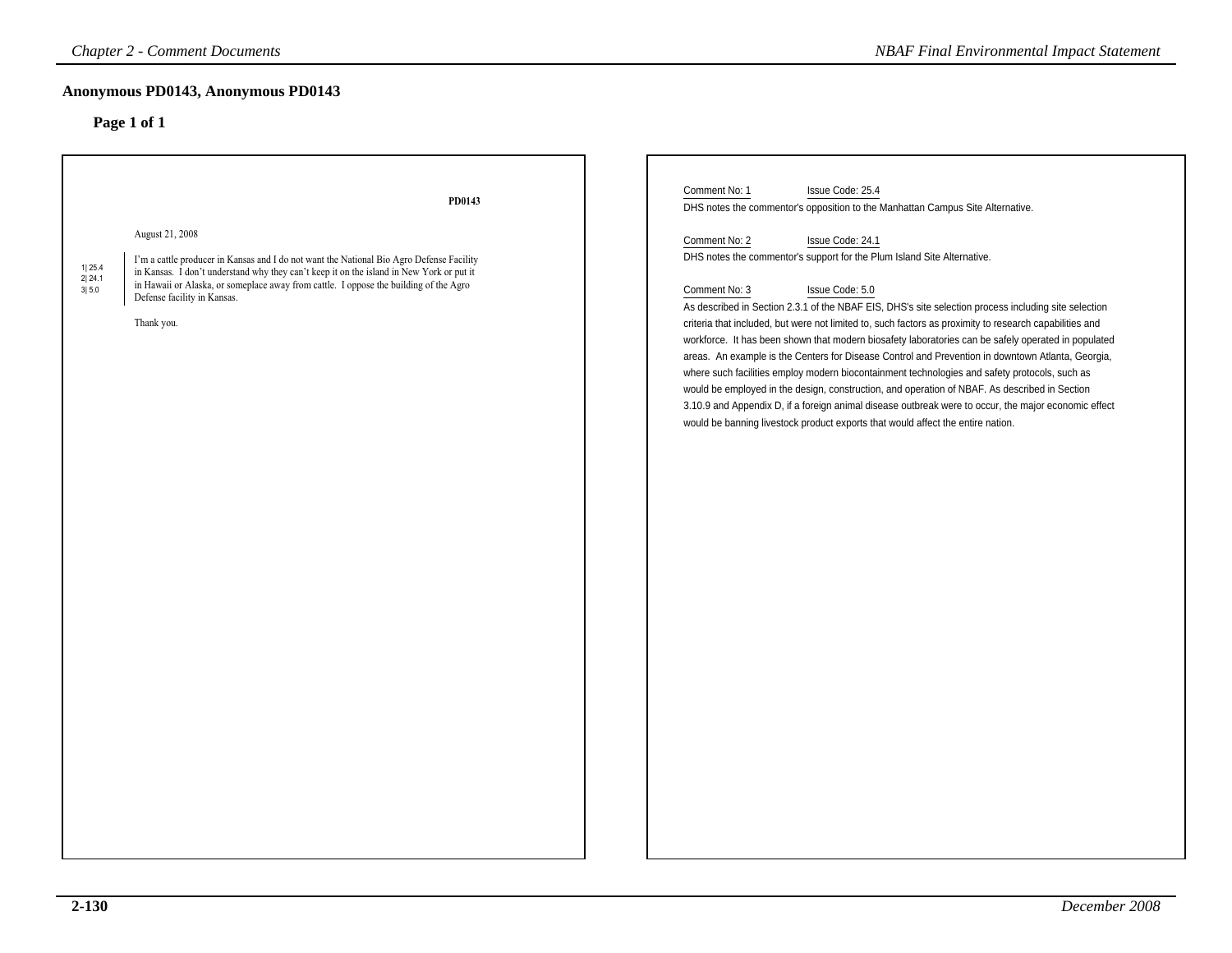# **Anonymous PD0144, Anonymous PD0144**

|        | <b>Chapter 2 - Comment Documents</b>                                                                                                                                                                                                           | <b>NBAF Final Environmental Impact Statement</b>                                                                       |  |
|--------|------------------------------------------------------------------------------------------------------------------------------------------------------------------------------------------------------------------------------------------------|------------------------------------------------------------------------------------------------------------------------|--|
|        | Anonymous PD0144, Anonymous PD0144<br>Page 1 of 1                                                                                                                                                                                              |                                                                                                                        |  |
|        | PD0144                                                                                                                                                                                                                                         | Comment No: 1<br>Issue Code: 24.2<br>DHS notes the commentor's support for the South Milledge Avenue Site Alternative. |  |
|        | August 21, 2008                                                                                                                                                                                                                                |                                                                                                                        |  |
| 1 24.2 | I am voting yes for the National Bio Lab in Athens. I think to have this facility here, you<br>know with the employment situation and just everything around Athens would be a plus.<br>So, yes, I very much would like to have that lab here. |                                                                                                                        |  |
|        | Thank you.                                                                                                                                                                                                                                     |                                                                                                                        |  |
|        |                                                                                                                                                                                                                                                |                                                                                                                        |  |
|        |                                                                                                                                                                                                                                                |                                                                                                                        |  |
|        |                                                                                                                                                                                                                                                |                                                                                                                        |  |
|        |                                                                                                                                                                                                                                                |                                                                                                                        |  |
|        |                                                                                                                                                                                                                                                |                                                                                                                        |  |
|        |                                                                                                                                                                                                                                                |                                                                                                                        |  |
|        |                                                                                                                                                                                                                                                |                                                                                                                        |  |
|        |                                                                                                                                                                                                                                                |                                                                                                                        |  |
|        |                                                                                                                                                                                                                                                |                                                                                                                        |  |
|        |                                                                                                                                                                                                                                                |                                                                                                                        |  |
|        |                                                                                                                                                                                                                                                |                                                                                                                        |  |
|        |                                                                                                                                                                                                                                                |                                                                                                                        |  |
|        |                                                                                                                                                                                                                                                |                                                                                                                        |  |
|        |                                                                                                                                                                                                                                                |                                                                                                                        |  |
|        |                                                                                                                                                                                                                                                |                                                                                                                        |  |
|        |                                                                                                                                                                                                                                                |                                                                                                                        |  |
|        |                                                                                                                                                                                                                                                |                                                                                                                        |  |
|        |                                                                                                                                                                                                                                                |                                                                                                                        |  |
|        |                                                                                                                                                                                                                                                |                                                                                                                        |  |
|        |                                                                                                                                                                                                                                                |                                                                                                                        |  |
|        |                                                                                                                                                                                                                                                |                                                                                                                        |  |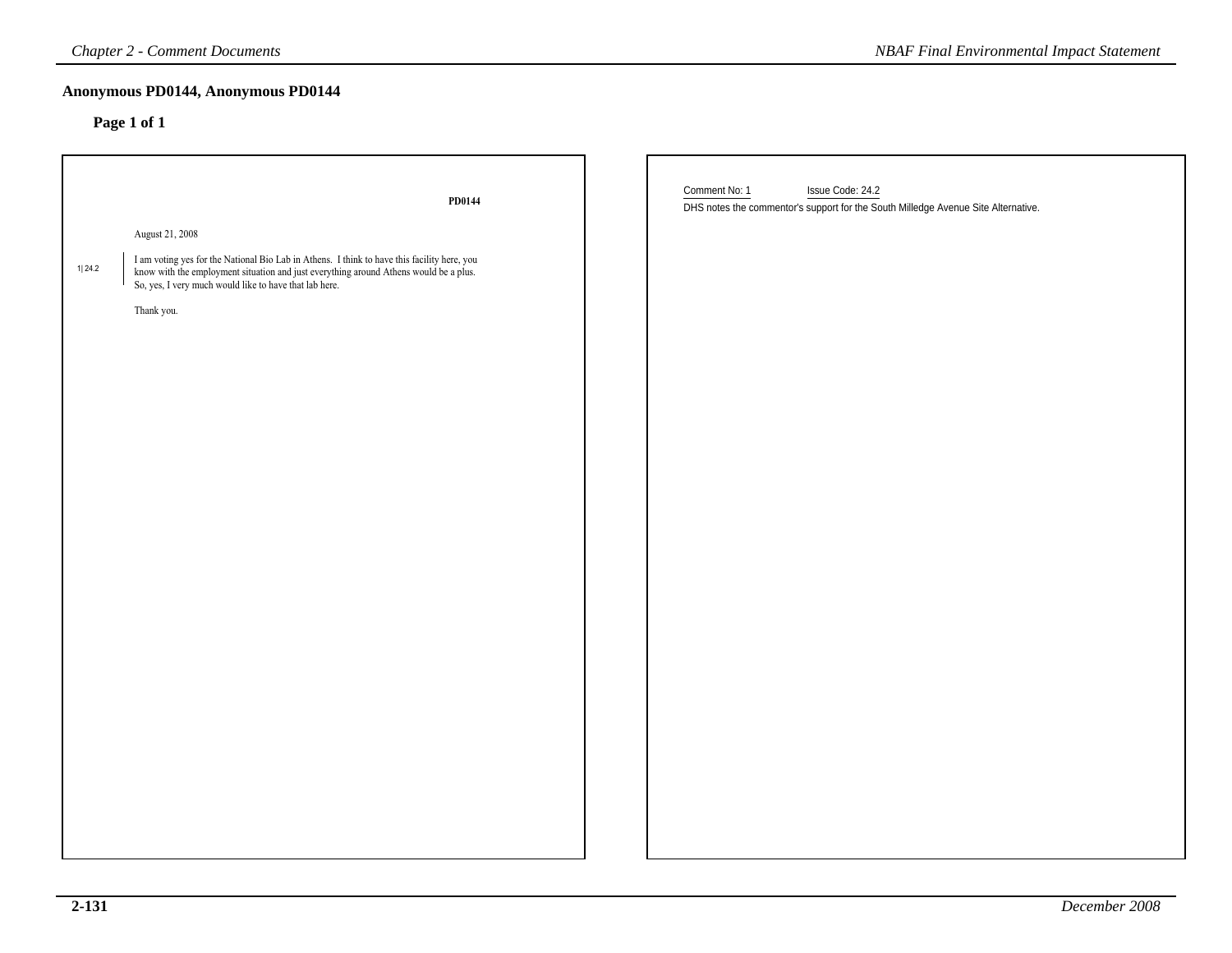# **Anonymous PD0148, Anonymous PD0148**

| <b>Chapter 2 - Comment Documents</b>                                                                                                                                                                                                                                                                                                                                                                                                                      | <b>NBAF Final Environmental Impact Statement</b>                                                                       |
|-----------------------------------------------------------------------------------------------------------------------------------------------------------------------------------------------------------------------------------------------------------------------------------------------------------------------------------------------------------------------------------------------------------------------------------------------------------|------------------------------------------------------------------------------------------------------------------------|
| Anonymous PD0148, Anonymous PD0148<br>Page 1 of 1                                                                                                                                                                                                                                                                                                                                                                                                         |                                                                                                                        |
| PD0148                                                                                                                                                                                                                                                                                                                                                                                                                                                    | Comment No: 1<br>Issue Code: 24.5<br>DHS notes the commentor's support for the Flora Industrial Park Site Alternative. |
| August 21, 2008<br>Yes, I live in Madison County, Mississippi and I'm calling in support of Flora,<br>1 24.5<br>Mississippi being selected as the site for the National Bio and Agro Defense Facility. I believe that the facility would be safe and secure. And I also would like to say that<br>Mississippi has a great quality of life and we certainly are eager to embrace this new facility and embrace the opportunity for new jobs.<br>Thank you. |                                                                                                                        |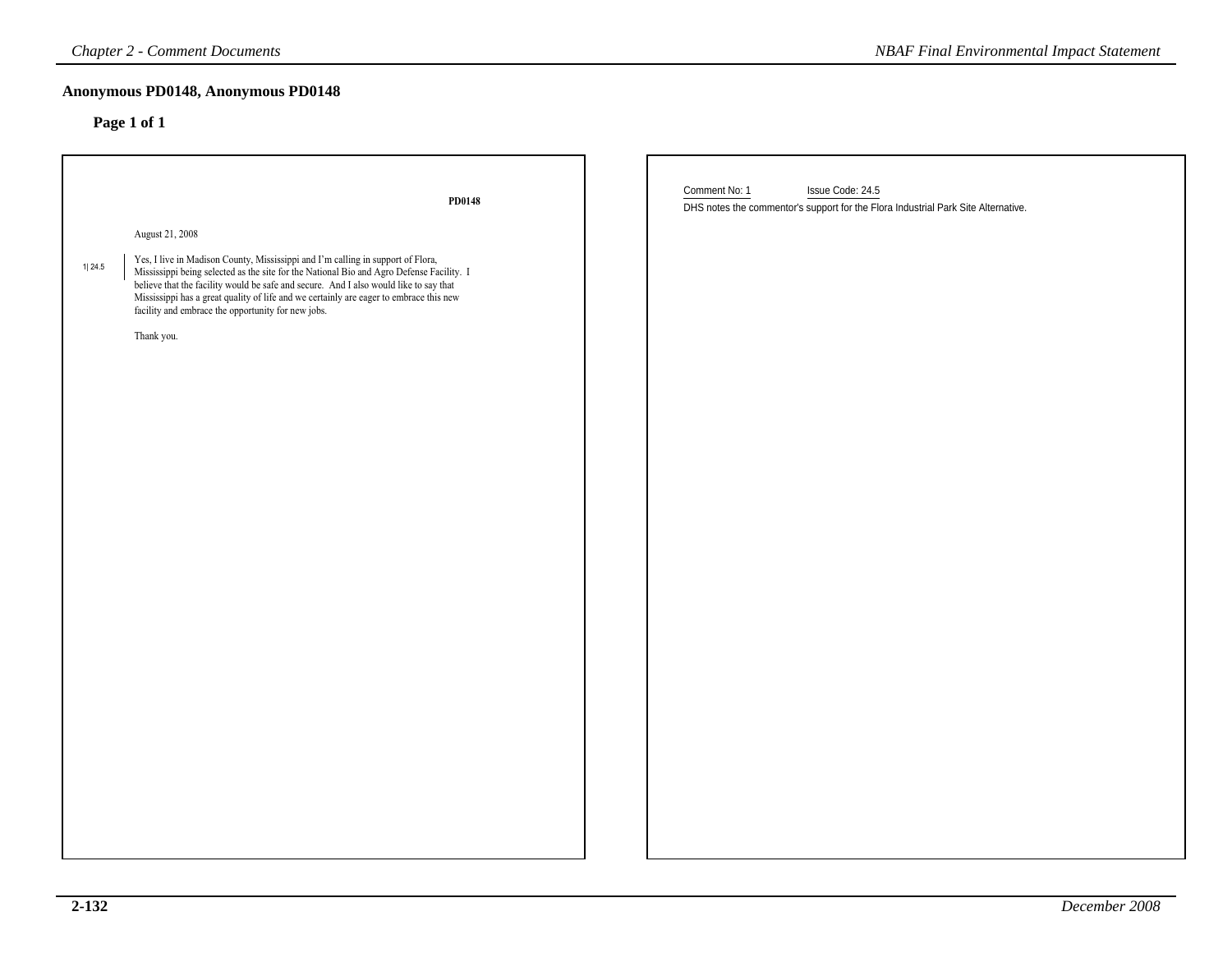# **Anonymous PD0149, Anonymous PD0149**

| <b>Chapter 2 - Comment Documents</b>                                                                                                                                                                                                                      | <b>NBAF Final Environmental Impact Statement</b>                                                                                                                                                                                                                                                                                                                                                                                                                                                                                                                                                                                                                                                                                                                                                   |
|-----------------------------------------------------------------------------------------------------------------------------------------------------------------------------------------------------------------------------------------------------------|----------------------------------------------------------------------------------------------------------------------------------------------------------------------------------------------------------------------------------------------------------------------------------------------------------------------------------------------------------------------------------------------------------------------------------------------------------------------------------------------------------------------------------------------------------------------------------------------------------------------------------------------------------------------------------------------------------------------------------------------------------------------------------------------------|
| Anonymous PD0149, Anonymous PD0149                                                                                                                                                                                                                        |                                                                                                                                                                                                                                                                                                                                                                                                                                                                                                                                                                                                                                                                                                                                                                                                    |
| Page 1 of 1                                                                                                                                                                                                                                               |                                                                                                                                                                                                                                                                                                                                                                                                                                                                                                                                                                                                                                                                                                                                                                                                    |
| PD0149                                                                                                                                                                                                                                                    | Comment No: 1<br>Issue Code: 25.4<br>DHS notes the commentor's opposition to the Manhattan Campus Site Alternative.                                                                                                                                                                                                                                                                                                                                                                                                                                                                                                                                                                                                                                                                                |
| August 21, 2008<br>1 25.4<br>My comment is no, absolutely no. We do not want this in Kansas. We absolutely do not<br>2 5.0<br>want this in Kansas. I agree that this should be far, far away from the human population.<br>Thank you. That is my comment. | Comment No: 2<br>Issue Code: 5.0<br>As described in Section 2.3.1, DHS's site selection process including site selection criteria that<br>included, but were not limited to, such factors as proximity to research capabilities and workforce. As<br>such, some but not all of the sites selected for analysis as reasonable alternatives in the NBAF EIS<br>are located in subburban or sem-urban areas. Nevertheless, it has been shown that modern biosafety<br>laboratories can be safely operated in populated areas. An example is the Centers for Disease<br>Control and Prevention in downtown Atlanta, Georgia, where such facilities employ modern<br>biocontainment technologies and safety protocols, such as would be employed in the design,<br>construction, and operation of NBAF. |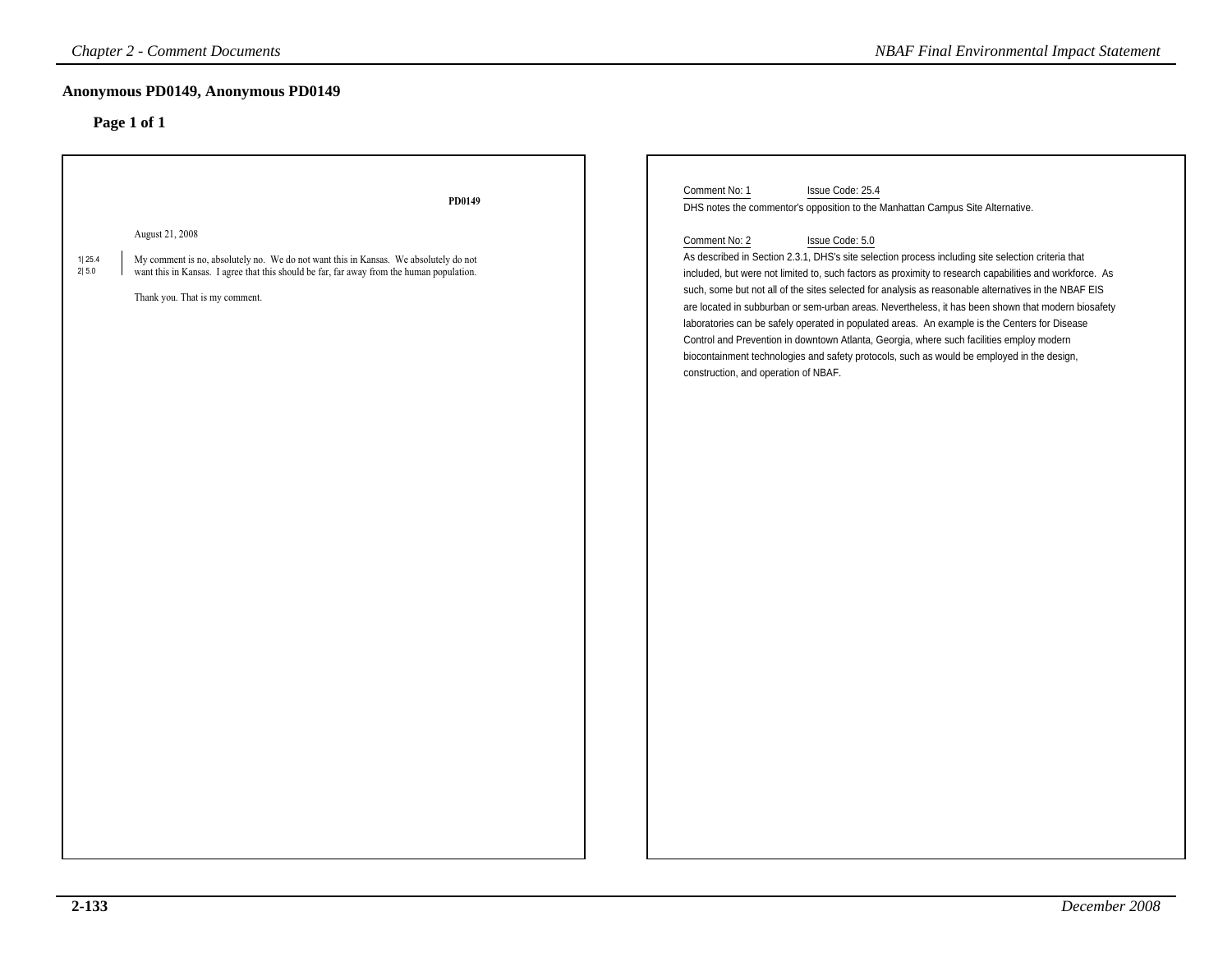# **Anonymous PD0151, Anonymous PD0151**

| <b>Chapter 2 - Comment Documents</b>                                                                                                                                                                                                                                                                                                                                                                                                                                                                                                                                                                                                                                                                                                                                                                     | <b>NBAF Final Environmental Impact Statement</b>                                                                  |
|----------------------------------------------------------------------------------------------------------------------------------------------------------------------------------------------------------------------------------------------------------------------------------------------------------------------------------------------------------------------------------------------------------------------------------------------------------------------------------------------------------------------------------------------------------------------------------------------------------------------------------------------------------------------------------------------------------------------------------------------------------------------------------------------------------|-------------------------------------------------------------------------------------------------------------------|
| Anonymous PD0151, Anonymous PD0151                                                                                                                                                                                                                                                                                                                                                                                                                                                                                                                                                                                                                                                                                                                                                                       |                                                                                                                   |
|                                                                                                                                                                                                                                                                                                                                                                                                                                                                                                                                                                                                                                                                                                                                                                                                          |                                                                                                                   |
| PD0151                                                                                                                                                                                                                                                                                                                                                                                                                                                                                                                                                                                                                                                                                                                                                                                                   | Comment No: 1<br>Issue Code: 24.4<br>DHS notes the commentor's support for the Manhattan Campus Site Alternative. |
| August 22, 2008                                                                                                                                                                                                                                                                                                                                                                                                                                                                                                                                                                                                                                                                                                                                                                                          |                                                                                                                   |
| Hi. I'm calling to support the NBAF in Kansas. I think it's important to consider this<br>location above all others due to the large community of professionals who focus on the<br>area of veterinary medicine, also biosciences, through the different universities and<br>private businesses in the area. This group could be totally focused on that. There's support community in the area that would help the location in Kansas be the best of any<br>of the choices in the United States and that would be just based on skills, focus,<br>determination, and the ability to deliver results compared to any type of consideration<br>that may be given over political or financial or selective areas that may be outside of<br>precise focus on what needs to be delivered by such a facility. |                                                                                                                   |
|                                                                                                                                                                                                                                                                                                                                                                                                                                                                                                                                                                                                                                                                                                                                                                                                          |                                                                                                                   |
|                                                                                                                                                                                                                                                                                                                                                                                                                                                                                                                                                                                                                                                                                                                                                                                                          | Page 1 of 1                                                                                                       |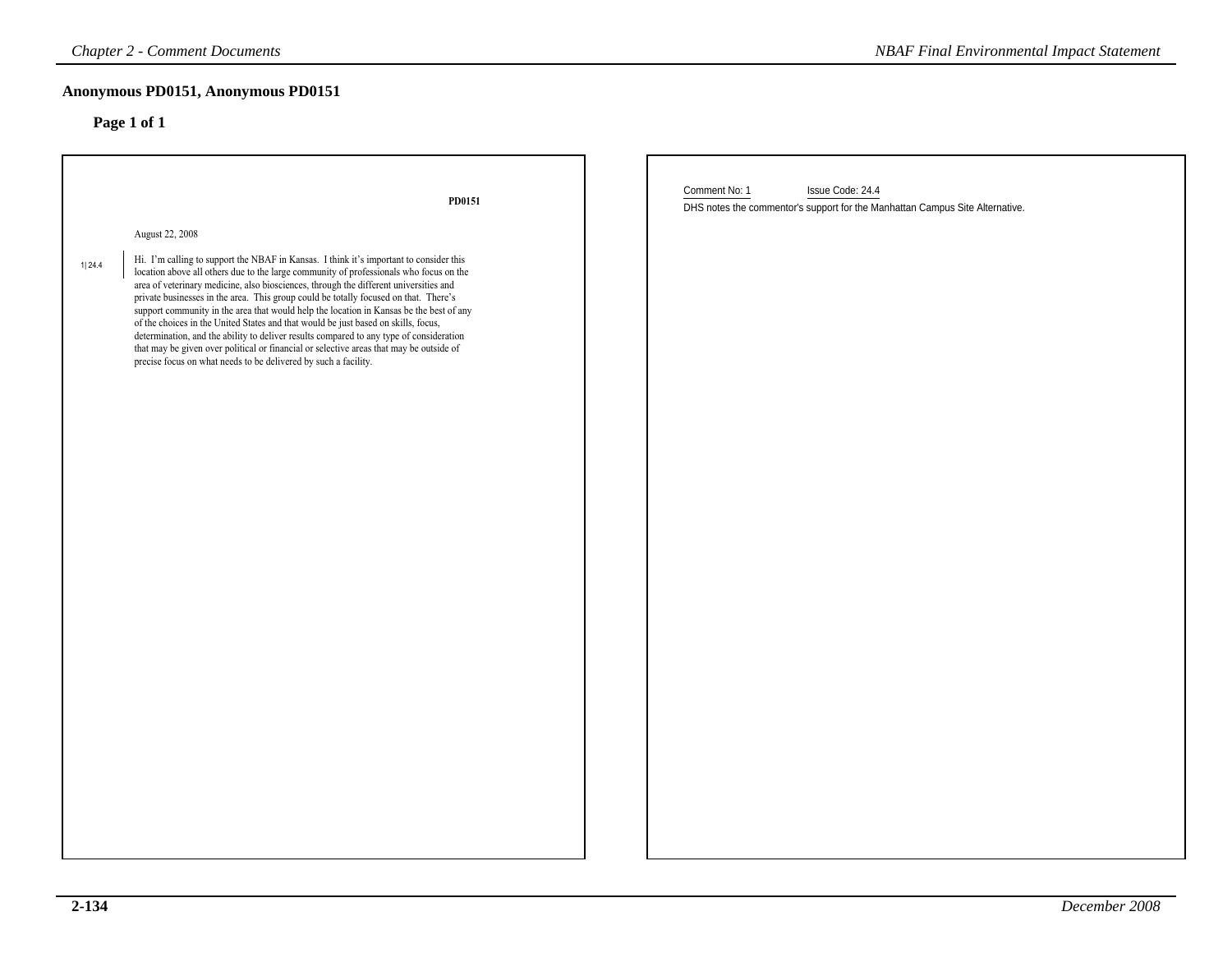| <b>Chapter 2 - Comment Documents</b>                                                                                                                                                                                                                                                                                                                                                                                                                                                                                                                                                                                                                                                                                                                                                                                                                                                                                                                                                                                                                                                       | <b>NBAF Final Environmental Impact Statement</b>                                                                                                                                                                                                                                                                                                                                                                                                                                                                                                                                                                                                                                                                                                                                                                                                                                                                                                                                                                                                                                                                                                                                                                                                                                                                                                                                                                                                                                                                                                                                                                                                                                                                                                                                                                                                                                                                       |
|--------------------------------------------------------------------------------------------------------------------------------------------------------------------------------------------------------------------------------------------------------------------------------------------------------------------------------------------------------------------------------------------------------------------------------------------------------------------------------------------------------------------------------------------------------------------------------------------------------------------------------------------------------------------------------------------------------------------------------------------------------------------------------------------------------------------------------------------------------------------------------------------------------------------------------------------------------------------------------------------------------------------------------------------------------------------------------------------|------------------------------------------------------------------------------------------------------------------------------------------------------------------------------------------------------------------------------------------------------------------------------------------------------------------------------------------------------------------------------------------------------------------------------------------------------------------------------------------------------------------------------------------------------------------------------------------------------------------------------------------------------------------------------------------------------------------------------------------------------------------------------------------------------------------------------------------------------------------------------------------------------------------------------------------------------------------------------------------------------------------------------------------------------------------------------------------------------------------------------------------------------------------------------------------------------------------------------------------------------------------------------------------------------------------------------------------------------------------------------------------------------------------------------------------------------------------------------------------------------------------------------------------------------------------------------------------------------------------------------------------------------------------------------------------------------------------------------------------------------------------------------------------------------------------------------------------------------------------------------------------------------------------------|
| Anonymous PD0152, Anonymous PD0152<br>Page 1 of 1                                                                                                                                                                                                                                                                                                                                                                                                                                                                                                                                                                                                                                                                                                                                                                                                                                                                                                                                                                                                                                          |                                                                                                                                                                                                                                                                                                                                                                                                                                                                                                                                                                                                                                                                                                                                                                                                                                                                                                                                                                                                                                                                                                                                                                                                                                                                                                                                                                                                                                                                                                                                                                                                                                                                                                                                                                                                                                                                                                                        |
| PD0152<br>August 21, 2008<br>Yes, I would like to speak in opposition to locating this bio lab in Flora, Mississippi. I<br>1 25.5<br>although it would be a boom to the economy, there's no doubt about that, I think it poses<br>risks that no one should be expected to endure. I do not think that the negatives were<br>adequately disclosed and discussed. I think it was like waving a carrot in front of a rural,<br>poor community in the poorest state in the country. If the temptation was extremely<br>great, and I think it'sit's a risk that we as citizens throughout the entire state should not<br>2 20.5<br>be expected to live with. If, as is evident by the facts that almost every other community<br>had a very well organized opposition to this. Unfortunately, every political figure in our<br>state with any power was so behind this that I don't feel that the general population got<br>adequate facts on both sides. We were told the positive effects. We were not told the<br>negative. I am in strong opposition to this.<br>1 cont. 25.5<br>Thank you. | Comment No: 1<br>Issue Code: 25.5<br>DHS notes the commentor's opposition to the Flora Industrial Park Site Alternative.<br>Comment No: 2<br>Issue Code: 20.5<br>DHS notes the commentor's concern. An environmental justice analysis was conducted which<br>focused on the potential for disproportionately high and adverse impacts to minority and low-income<br>populations during the construction and normal operation of the proposed NBAF. While the<br>assessment identified the occurrence of minority or low-income populations within the region of<br>influence of the site alternative, no disproportionately high and adverse effects to environmental or<br>human resources are evident with any of the alternatives.<br>Since the inception of the NBAF project, DHS has supported a vigorous public outreach program.<br>DHS has conducted public meetings in excess of the minimum required by NEPA regulations; to<br>date, 23 public meetings have been held in the vicinity of NBAF site alternatives and in Washington,<br>D.C. to solicit public input on the EIS, allow the public to voice their concerns, and to get their<br>questions answered DHS has also provided fact sheets, reports, exhibits, and a Web page<br>(http://www.dhs.gov/nbaf). Additionally, various means of communication (mail, toll free telephone<br>and fax lines, and NBAF Web site) have been provided to facilitate public comment. It is DHS policy<br>to encourage public input on matters of national and international importance.<br>DHS notes the commentor's views on risk. DHS believes that experience shows that facilities utilizing<br>modern biocontainment technologies and safety protocols, such as would be employed in the design,<br>construction, and operation of the NBAF, would enable the NBAF to be safely operated with a<br>minimal degree of risk, regardless of the site chosen. |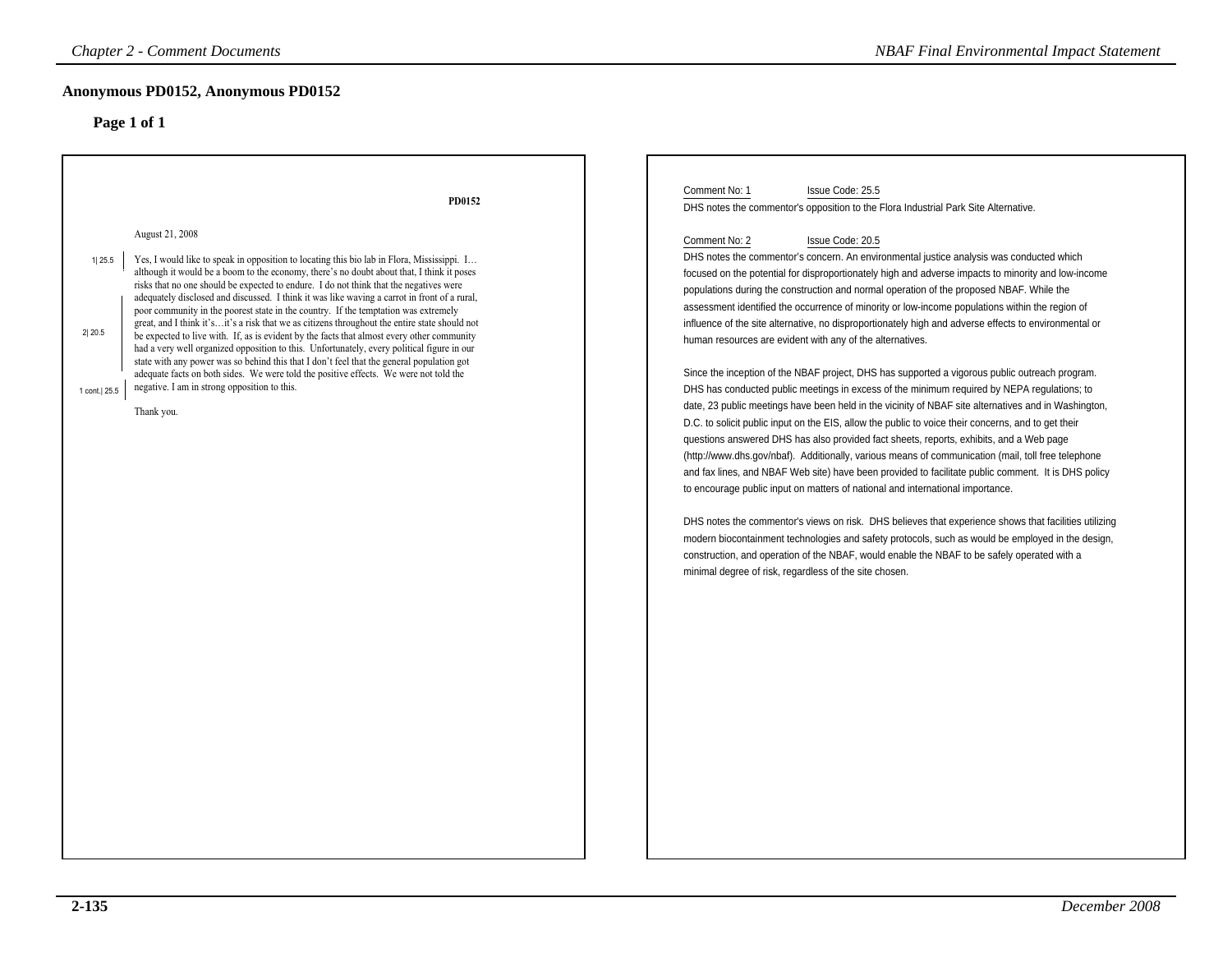# **Anonymous PD0155, Anonymous PD0155**

| <b>Chapter 2 - Comment Documents</b>                                                                                                                                                                                                                                                                                                                                                                                                                                                                                                                                                                                                                                                                                                                                                         | <b>NBAF Final Environmental Impact Statement</b>                                                                                                                                                                                                                                                                                                                                                                                           |
|----------------------------------------------------------------------------------------------------------------------------------------------------------------------------------------------------------------------------------------------------------------------------------------------------------------------------------------------------------------------------------------------------------------------------------------------------------------------------------------------------------------------------------------------------------------------------------------------------------------------------------------------------------------------------------------------------------------------------------------------------------------------------------------------|--------------------------------------------------------------------------------------------------------------------------------------------------------------------------------------------------------------------------------------------------------------------------------------------------------------------------------------------------------------------------------------------------------------------------------------------|
| Anonymous PD0155, Anonymous PD0155<br>Page 1 of 1                                                                                                                                                                                                                                                                                                                                                                                                                                                                                                                                                                                                                                                                                                                                            |                                                                                                                                                                                                                                                                                                                                                                                                                                            |
| PD0155                                                                                                                                                                                                                                                                                                                                                                                                                                                                                                                                                                                                                                                                                                                                                                                       | Comment No: 1<br>Issue Code: 25.4<br>DHS notes the commentor's opposition to the Manhattan Campus Site Alternative.                                                                                                                                                                                                                                                                                                                        |
| August 21, 2008<br>I would like to give my opposition to the National Bio and Agricultural Defense Facility<br>to be located in Manhattan, Kansas or any other location on the mainland. There was a<br>reason they put it in Plum Island years ago, for the safety of the people and the whole<br>situation.<br>I'm from an old family in Kansas, been herewe've ranched for 128 years. I think it's<br>time to use a little common sense in some of this political stuff. Politicians, they don't<br>have to live here all the time. I see some other statesthere's community opposition to<br>it, I've read in the papers. I think this is a very insane situation. It's all just greed of<br>money that the whole thing boils down to.<br>Thank you for your consideration.<br>Good bye. | Comment No: 2<br>Issue Code: 5.0<br>DHS notes the commentor's opposition to the five mainland site alternatives. Section 3.14 and<br>Appendix E of the NBAF EIS evaluate the potential effects on health and safety of operating the<br>NBAF at the six site alternatives. The evaluation concludes that a pathogen release at the Plum<br>Island Site would be slightly less likely to result in adverse effects than the mainland sites. |
|                                                                                                                                                                                                                                                                                                                                                                                                                                                                                                                                                                                                                                                                                                                                                                                              |                                                                                                                                                                                                                                                                                                                                                                                                                                            |
|                                                                                                                                                                                                                                                                                                                                                                                                                                                                                                                                                                                                                                                                                                                                                                                              |                                                                                                                                                                                                                                                                                                                                                                                                                                            |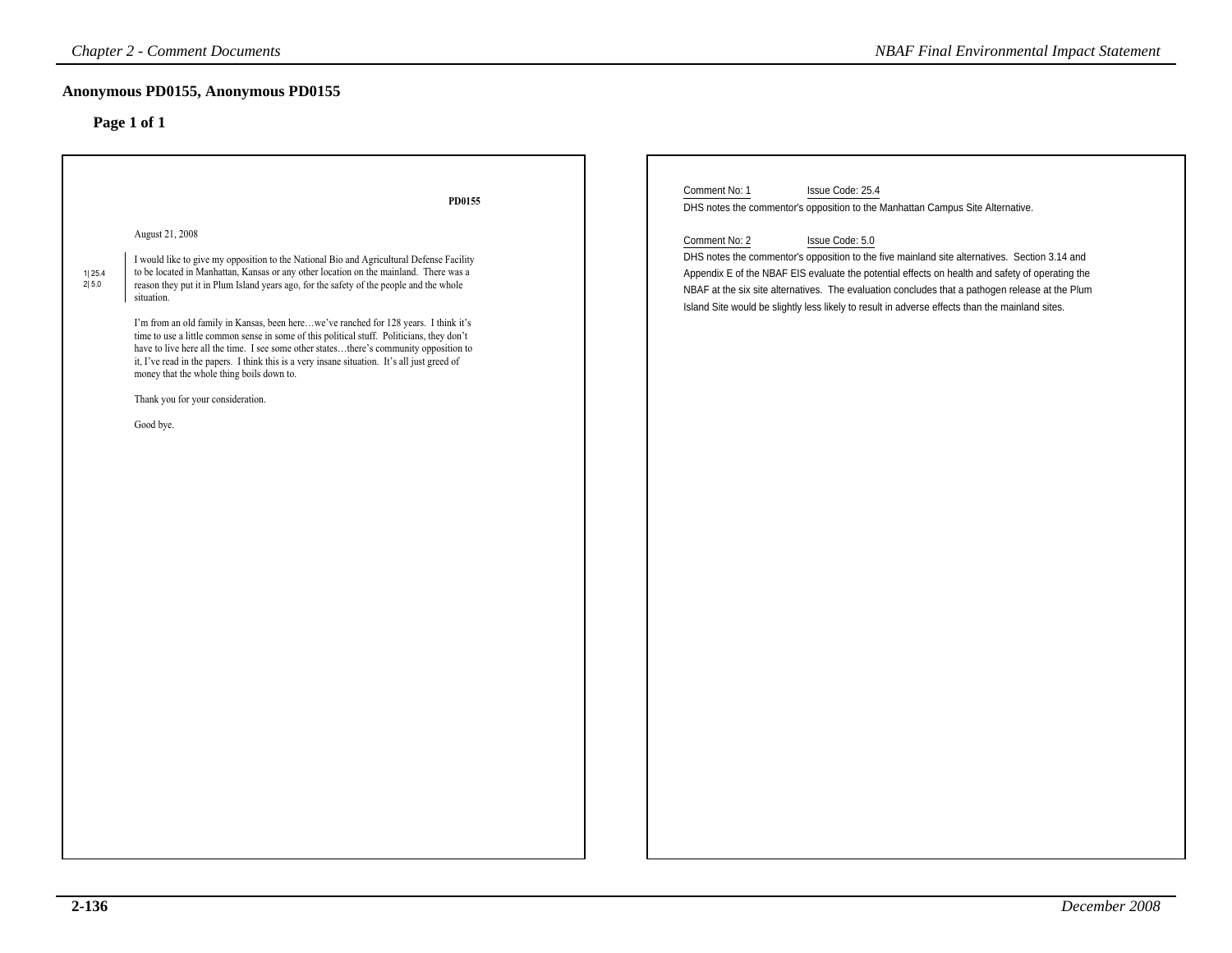| <b>Chapter 2 - Comment Documents</b>                                                                                                                                                                                                                                                                                                                                                                                                                                                                                                                                                                                                                                                                                                                                                                                             | <b>NBAF Final Environmental Impact Statement</b>                                                                                                                                                                                                                                                                                                                                                                                                                                                                                                                                                                                                                                                                                                                                                                                                                                                                                                                                                                                                                                                                                                                                                                                                                                                                                                                                                                                                                                                                                                                                                                                                                                                                                                                                                                                                                                                                                                                                                                                                                                                                                                                                                                                                                                                                                                                                                                                                                                                                                                                                                                                                                                                                                                                                                                                                                                                                                                                                                      |
|----------------------------------------------------------------------------------------------------------------------------------------------------------------------------------------------------------------------------------------------------------------------------------------------------------------------------------------------------------------------------------------------------------------------------------------------------------------------------------------------------------------------------------------------------------------------------------------------------------------------------------------------------------------------------------------------------------------------------------------------------------------------------------------------------------------------------------|-------------------------------------------------------------------------------------------------------------------------------------------------------------------------------------------------------------------------------------------------------------------------------------------------------------------------------------------------------------------------------------------------------------------------------------------------------------------------------------------------------------------------------------------------------------------------------------------------------------------------------------------------------------------------------------------------------------------------------------------------------------------------------------------------------------------------------------------------------------------------------------------------------------------------------------------------------------------------------------------------------------------------------------------------------------------------------------------------------------------------------------------------------------------------------------------------------------------------------------------------------------------------------------------------------------------------------------------------------------------------------------------------------------------------------------------------------------------------------------------------------------------------------------------------------------------------------------------------------------------------------------------------------------------------------------------------------------------------------------------------------------------------------------------------------------------------------------------------------------------------------------------------------------------------------------------------------------------------------------------------------------------------------------------------------------------------------------------------------------------------------------------------------------------------------------------------------------------------------------------------------------------------------------------------------------------------------------------------------------------------------------------------------------------------------------------------------------------------------------------------------------------------------------------------------------------------------------------------------------------------------------------------------------------------------------------------------------------------------------------------------------------------------------------------------------------------------------------------------------------------------------------------------------------------------------------------------------------------------------------------------|
| Anonymous PD0156, Anonymous PD0156<br>Page 1 of 1                                                                                                                                                                                                                                                                                                                                                                                                                                                                                                                                                                                                                                                                                                                                                                                |                                                                                                                                                                                                                                                                                                                                                                                                                                                                                                                                                                                                                                                                                                                                                                                                                                                                                                                                                                                                                                                                                                                                                                                                                                                                                                                                                                                                                                                                                                                                                                                                                                                                                                                                                                                                                                                                                                                                                                                                                                                                                                                                                                                                                                                                                                                                                                                                                                                                                                                                                                                                                                                                                                                                                                                                                                                                                                                                                                                                       |
| PD0156<br>August 21, 2008<br>1 25.4<br>Hello. I don't believe that the NBAF should be in Manhattan, Kansas at Kansas State<br>2 5.0<br>University. This is the heart of the livestock area and the NBAF should be on an island<br>like it was before so it's isolated away from any animals and its reason for that is if a<br>3 21.4<br>tornado comes through or any catastrophe happens (it only takes one) and one is too<br>many. And there's many people here. It may be convenient to get to, but that's the way<br>2 cont.   5.0<br>it should be - isolated. I'm for putting it back in New York and not in Kansas-not any<br>4 24.1<br>place where you have livestock. This is the heart of it.<br>Somebody is against the United States and trying to get this in the heart of this country.<br>Think about it.<br>Bye. | Comment No: 1<br>Issue Code: 25.4<br>DHS notes the commentor's opposition to the Manhattan Campus Site Alternative.<br>Comment No: 2<br>Issue Code: 5.0<br>DHS notes the commentor's opposition to the Manhattan Campus Site Alternative in favor of the Plum<br>Island Site Alternative based on risks to livestock. The NBAF would be designed and constructed<br>using modern biocontainment technologies, and operated by trained staff and security personnel to<br>ensure the maximum level of worker and public safety and least risk to the environment in<br>accordance with all applicable federal, state, and local laws and regulations.<br>Comment No: 3<br>Issue Code: 21.4<br>DHS notes the commenter's concern regarding potential tornado impacts to the NBAF. The NBAF<br>would be designed and built to withstand the normal meteorological conditions that are present within<br>the geographic area of the selected site (hurricanes, tornados, etc.). Given the nature of the facility,<br>more stringent building codes are applied to the NBAF than are used for homes and most<br>businesses, regardless of which NBAF site is chosen. The building would be built to withstand wind<br>pressures up to 170% of the winds which are expected to occur locally within a period of 50 years.<br>This means the building's structural system could resist a wind speed that is expected to occur, on<br>the average, only once in a 500 year period.<br>In the unlikely event that a 500-year wind storm strikes the facility, the interior BSL-3Ag and BSL-4<br>spaces would be expected to withstand a 200 mph wind load (commonly determined to be an F3<br>tornado). If the NBAF took a direct hit from an F3 tornado, the exterior walls and roofing of the<br>building would likely fail first. This breach in the exterior skin would cause a dramatic increase in<br>internal pressures leading to further failure of the building's interior and exterior walls. However, the<br>loss of these architectural wall components should actually decrease the overall wind loading applied<br>to the building, and diminish the possibility of damage to the building's primary structural system.<br>Since the walls of the BSL-3Ag and BSL-4 spaces would be reinforced cast-in-place concrete, those<br>inner walls would be expected to withstand the tornado.<br>Comment No: 4<br>Issue Code: 24.1<br>DHS notes the commentor's opposition to the Manhattan Campus Site Alternative in favor of the Plum<br>Island Site Alternative based on risks to residents and livestock. DHS believes that experience shows<br>that facilities utilizing modern biocontainment technologies and safety protocols, such as would be<br>employed in the design, construction, and operation of the NBAF, would enable the NBAF to be<br>safely operated in populated areas. An example is the Centers for Disease Control and Prevention<br>located in downtown Atlanta, Georgia. |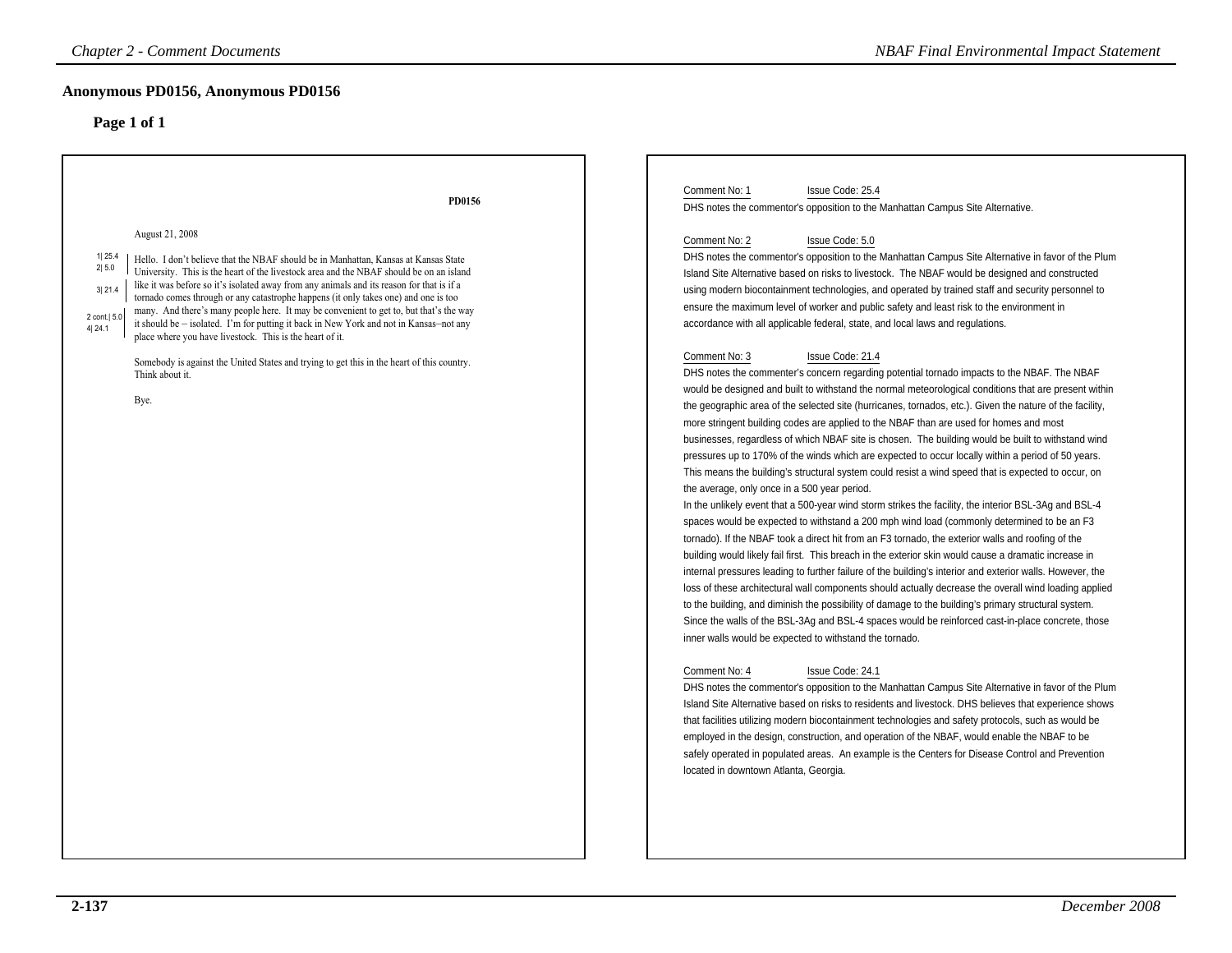# **Anonymous PD0157, Anonymous PD0157**

| <b>Chapter 2 - Comment Documents</b><br><b>NBAF Final Environmental Impact Statement</b>                                                                                                      |                       |                                                                                                                                                                                                                                         |
|-----------------------------------------------------------------------------------------------------------------------------------------------------------------------------------------------|-----------------------|-----------------------------------------------------------------------------------------------------------------------------------------------------------------------------------------------------------------------------------------|
| Anonymous PD0157, Anonymous PD0157<br>Page 1 of 1                                                                                                                                             |                       |                                                                                                                                                                                                                                         |
| August 21, 2008<br>I am against the NBAF being placed in Manhattan, Kansas. I do believe that it should be<br>1 25.4<br>on an island that is contained and not placed in the states.<br>2 5.0 | ${\bf P} {\bf D0157}$ | Comment No: 1<br>Issue Code: 25.4<br>DHS notes the commentor's opposition to the Manhattan Campus Site Alternative.<br>Issue Code: 5.0<br>Comment No: 2<br>DHS notes the commentor's opposition to the five mainland site alternatives. |
|                                                                                                                                                                                               |                       |                                                                                                                                                                                                                                         |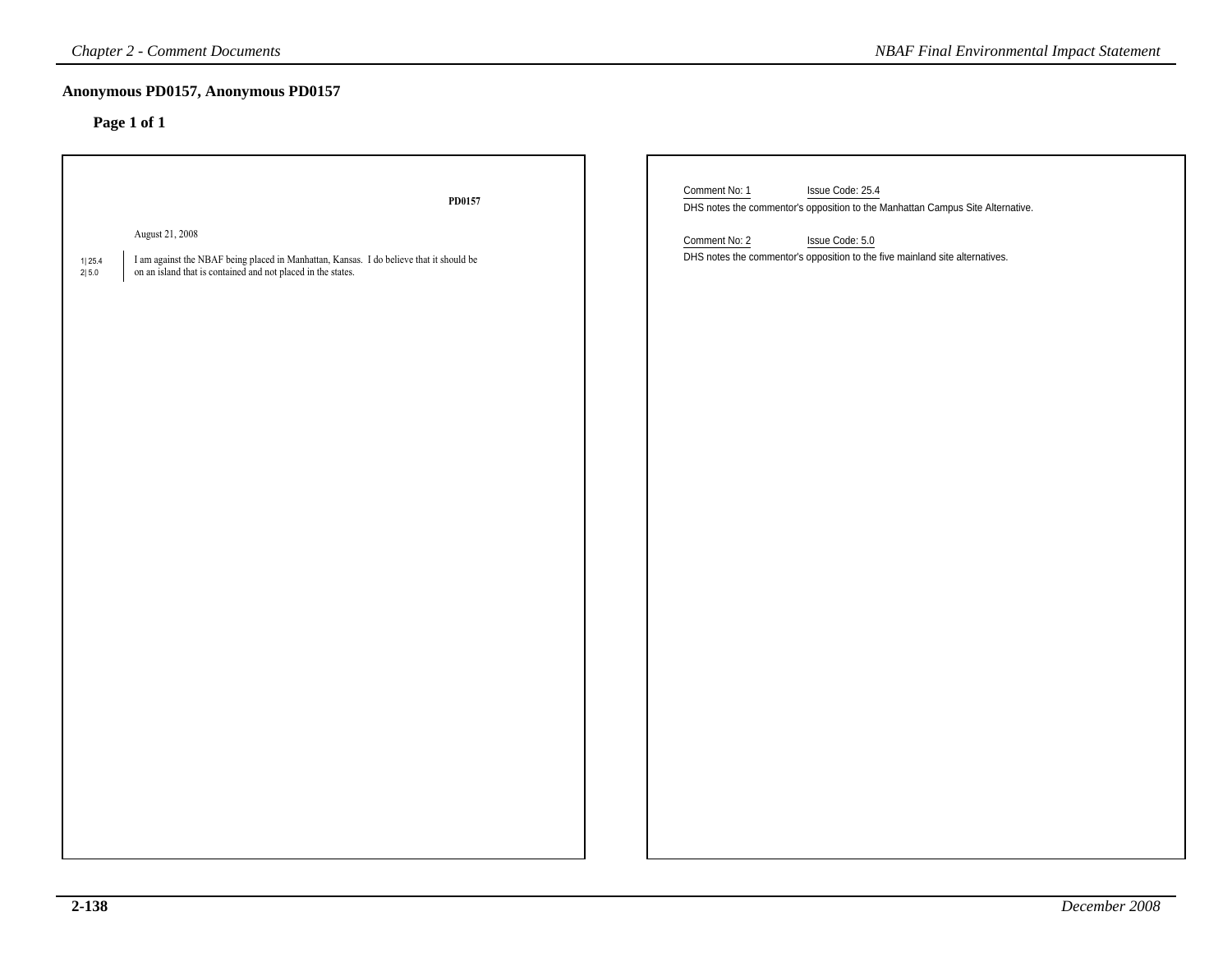# **Anonymous PD0159, Anonymous PD0159**

| <b>Chapter 2 - Comment Documents</b>                                                                                                                                                                                                                                                                                                                                                                                                                                                                                                                                                                                                                                                                                                                                                                                                                                                                                                                                                                                                                                                                                                                                                                                                                                | <b>NBAF Final Environmental Impact Statement</b>                                                                                                                                                                                                                                                                                                                                                                                                                                                                                                                                                                                                                                                                                                                                                                                                                                                                                                                                                                                                                                                                                                                                                                                                                                                                                                                                                                                                                                                                                                                                                                                                                                                                                                                                                                                                                                                                                                                                                                                                                                                                                                                                                                                                                                                                                                                                                                                                                                                                                                                                                                                                                                                                                                                                                                                                                                                               |
|---------------------------------------------------------------------------------------------------------------------------------------------------------------------------------------------------------------------------------------------------------------------------------------------------------------------------------------------------------------------------------------------------------------------------------------------------------------------------------------------------------------------------------------------------------------------------------------------------------------------------------------------------------------------------------------------------------------------------------------------------------------------------------------------------------------------------------------------------------------------------------------------------------------------------------------------------------------------------------------------------------------------------------------------------------------------------------------------------------------------------------------------------------------------------------------------------------------------------------------------------------------------|----------------------------------------------------------------------------------------------------------------------------------------------------------------------------------------------------------------------------------------------------------------------------------------------------------------------------------------------------------------------------------------------------------------------------------------------------------------------------------------------------------------------------------------------------------------------------------------------------------------------------------------------------------------------------------------------------------------------------------------------------------------------------------------------------------------------------------------------------------------------------------------------------------------------------------------------------------------------------------------------------------------------------------------------------------------------------------------------------------------------------------------------------------------------------------------------------------------------------------------------------------------------------------------------------------------------------------------------------------------------------------------------------------------------------------------------------------------------------------------------------------------------------------------------------------------------------------------------------------------------------------------------------------------------------------------------------------------------------------------------------------------------------------------------------------------------------------------------------------------------------------------------------------------------------------------------------------------------------------------------------------------------------------------------------------------------------------------------------------------------------------------------------------------------------------------------------------------------------------------------------------------------------------------------------------------------------------------------------------------------------------------------------------------------------------------------------------------------------------------------------------------------------------------------------------------------------------------------------------------------------------------------------------------------------------------------------------------------------------------------------------------------------------------------------------------------------------------------------------------------------------------------------------------|
| Anonymous PD0159, Anonymous PD0159<br>Page 1 of 1                                                                                                                                                                                                                                                                                                                                                                                                                                                                                                                                                                                                                                                                                                                                                                                                                                                                                                                                                                                                                                                                                                                                                                                                                   |                                                                                                                                                                                                                                                                                                                                                                                                                                                                                                                                                                                                                                                                                                                                                                                                                                                                                                                                                                                                                                                                                                                                                                                                                                                                                                                                                                                                                                                                                                                                                                                                                                                                                                                                                                                                                                                                                                                                                                                                                                                                                                                                                                                                                                                                                                                                                                                                                                                                                                                                                                                                                                                                                                                                                                                                                                                                                                                |
| PD0159<br>August 21, 2008<br>Hello.<br>I'm a citizen of Manhattan, Kansas, and have reviewed the environmental impact<br>statement for NBAF Level 4 Lab here in Manhattan, Kansas. I am opposed to this lab<br>1125.4<br>being here. One of my main concerns about the environmental impact statement is that it<br>does not address the level of security to be required by employees (specifically research<br>scientists) or what security's going to be provided for the building to ensure that, you<br>2 21.4<br>know, there aren't any terrorists such as what happened with the anthrax lab person, Dr.<br>EvansI believe, Irvin's his name. And we have a concern here. That is just one of the<br>many things.<br>I also don't feel that the EIS statement has provided for an F4 or F5 tornado. This is a<br>3 21.4<br>tornado prone area. Also, we have an earthquake in the vicinity. If that were to occur,<br>4 11.4<br>whatyou knowhow would the lab be protected so that nothing escapes? I just do not<br>5 5.0<br>feel that the NBAF lab should be placed on the mainland. Especially not here in the<br>middle of cattle country and where there are so many people. It is just not worth the risk.<br>And, I don't want it here.<br>Thank you. | Comment No: 1<br>Issue Code: 25.4<br>DHS notes the commentor's opposition to the Manhattan Campus Site Alternative.<br>Comment No: 2<br>Issue Code: 21.4<br>DHS notes the commentor's concern regarding potential terrorist attack on the NBAF. Section 3.14<br>addresses accident scenarios, including external events such as a terrorist attack. A separate Threat<br>and Risk Assessment (designated as For Official Use Only) (TRA) was developed outside of the EIS<br>process in accordance with the requirements stipulated in federal regulations. The purpose of the<br>TRA was to identify potential vulnerabilities and weaknesses associated with the NBAF and are used<br>to recommend the most prudent measures to establish a reasonable level of risk for the security of<br>operations of the NBAF and public safety. Because of the importance of the NBAF mission and the<br>associated work with potential high-consequence biological pathogens, critical information related to<br>the potential for adverse consequences as a result of intentional acts has been incorporated into the<br>NEPA process.<br>Comment No: 3<br>Issue Code: 21.4<br>DHS notes the commenter's concern regarding potential tornado impacts to the NBAF. The NBAF<br>would be designed and built to withstand the normal meteorological conditions that are present within<br>the geographic area of the selected site (hurricanes, tornados, etc.). Given the nature of the facility,<br>more stringent building codes are applied to the NBAF than are used for homes and most<br>businesses, regardless of which NBAF site is chosen. The building would be built to withstand wind<br>pressures up to 170% of the winds which are expected to occur locally within a period of 50 years.<br>This means the building's structural system could resist a wind speed that is expected to occur, on<br>the average, only once in a 500 year period.<br>In the unlikely event that a 500-year wind storm strikes the facility, the interior BSL-3Ag and BSL-4<br>spaces would be expected to withstand a 200 mph wind load (commonly determined to be an F3<br>tornado). If the NBAF took a direct hit from an F3 tornado, the exterior walls and roofing of the<br>building would likely fail first. This breach in the exterior skin would cause a dramatic increase in<br>internal pressures leading to further failure of the building's interior and exterior walls. However, the<br>loss of these architectural wall components should actually decrease the overall wind loading applied<br>to the building, and diminish the possibility of damage to the building's primary structural system.<br>Since the walls of the BSL-3Ag and BSL-4 spaces would be reinforced cast-in-place concrete, those<br>inner walls would be expected to withstand the tornado.<br>Comment No: 4<br>Issue Code: 11.4 |
|                                                                                                                                                                                                                                                                                                                                                                                                                                                                                                                                                                                                                                                                                                                                                                                                                                                                                                                                                                                                                                                                                                                                                                                                                                                                     | DHS notes the commentor's concerns regarding earthquakes. Sections 3.6.4.1, 3.6.4.2, and Table<br>3.6.4.1-1 of the NBAF EIS describe the Manhattan Campus Site's regional historic seismic activity<br>and site constructability.<br>Comment No: 5<br>Issue Code: 5.0                                                                                                                                                                                                                                                                                                                                                                                                                                                                                                                                                                                                                                                                                                                                                                                                                                                                                                                                                                                                                                                                                                                                                                                                                                                                                                                                                                                                                                                                                                                                                                                                                                                                                                                                                                                                                                                                                                                                                                                                                                                                                                                                                                                                                                                                                                                                                                                                                                                                                                                                                                                                                                          |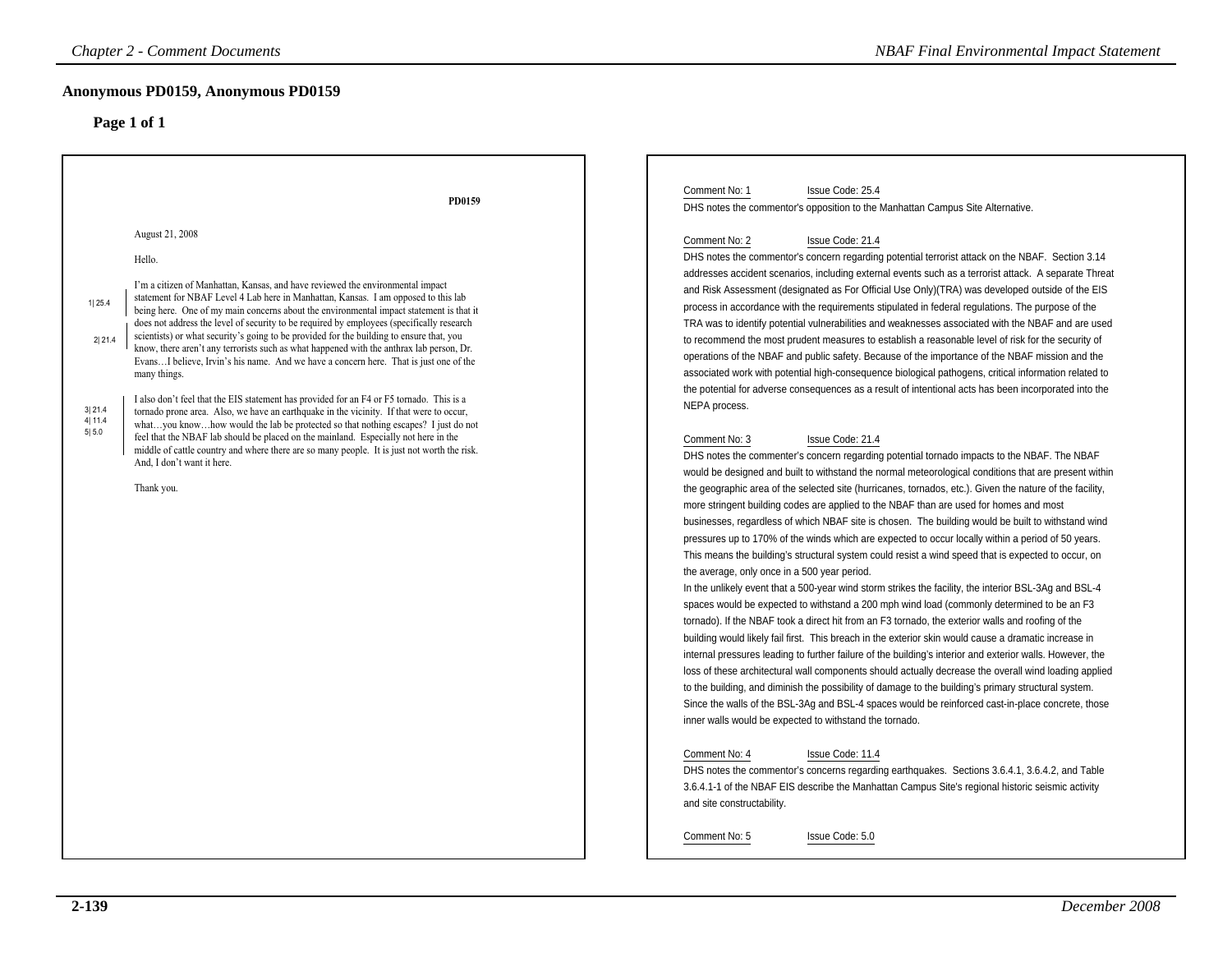DHS notes the commentor's opposition to the five mainland site alternatives. Section 3.14 and Appendix E of the NBAF EIS evaluate the potential effects on health and safety of operating the NBAF at the six site alternatives. The evaluation concludes that a pathogen release at the PlumIsland Site would be slightly less likely to result in adverse effects than the mainland sites.**Chapter 2 - Comment Documents**<br>
DHS notes the commentar's opposition to the five mainland site alternatives. Section 3.14 and<br>
Appendix E of the NBAF EIS evaluation of the interaction and safety of operation 3.14 and<br>
NBA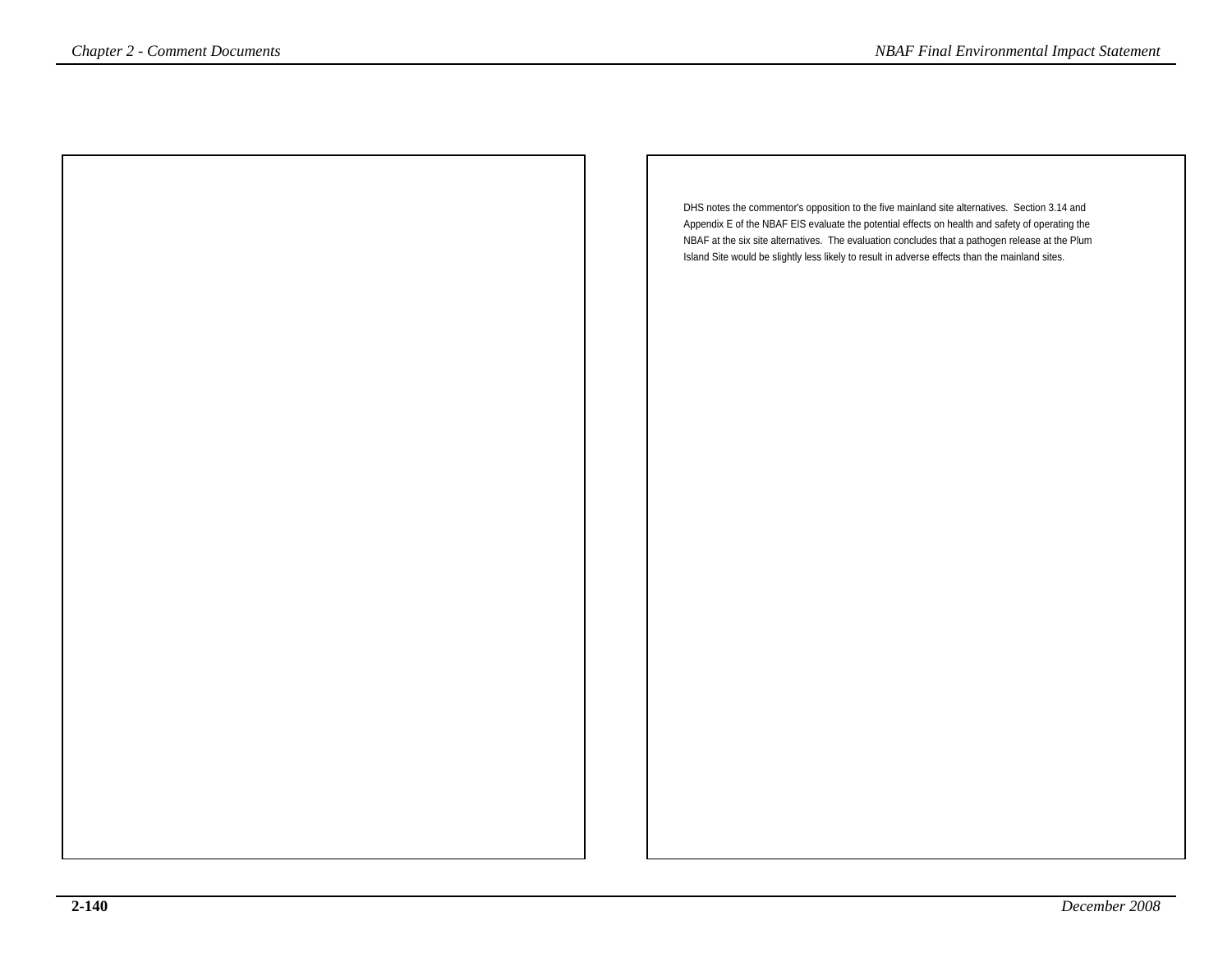# **Anonymous PD0160, Anonymous PD0160**

| Anonymous PD0160, Anonymous PD0160<br>Page 1 of 1<br>Comment No: 1<br>Issue Code: 25.4<br>PD0160<br>DHS notes the commentor's opposition to the Manhattan Campus Site Alternative.<br>August 21, 2008<br>I do not want the NBAF facility in Manhattan, Kansas.<br>1 25.4<br>Thank you. |  |
|----------------------------------------------------------------------------------------------------------------------------------------------------------------------------------------------------------------------------------------------------------------------------------------|--|
|                                                                                                                                                                                                                                                                                        |  |
|                                                                                                                                                                                                                                                                                        |  |
|                                                                                                                                                                                                                                                                                        |  |
|                                                                                                                                                                                                                                                                                        |  |
|                                                                                                                                                                                                                                                                                        |  |
|                                                                                                                                                                                                                                                                                        |  |
|                                                                                                                                                                                                                                                                                        |  |
|                                                                                                                                                                                                                                                                                        |  |
|                                                                                                                                                                                                                                                                                        |  |
|                                                                                                                                                                                                                                                                                        |  |
|                                                                                                                                                                                                                                                                                        |  |
|                                                                                                                                                                                                                                                                                        |  |
|                                                                                                                                                                                                                                                                                        |  |
|                                                                                                                                                                                                                                                                                        |  |
|                                                                                                                                                                                                                                                                                        |  |
|                                                                                                                                                                                                                                                                                        |  |
|                                                                                                                                                                                                                                                                                        |  |
|                                                                                                                                                                                                                                                                                        |  |
|                                                                                                                                                                                                                                                                                        |  |
|                                                                                                                                                                                                                                                                                        |  |
|                                                                                                                                                                                                                                                                                        |  |
|                                                                                                                                                                                                                                                                                        |  |
|                                                                                                                                                                                                                                                                                        |  |
|                                                                                                                                                                                                                                                                                        |  |
|                                                                                                                                                                                                                                                                                        |  |
|                                                                                                                                                                                                                                                                                        |  |
|                                                                                                                                                                                                                                                                                        |  |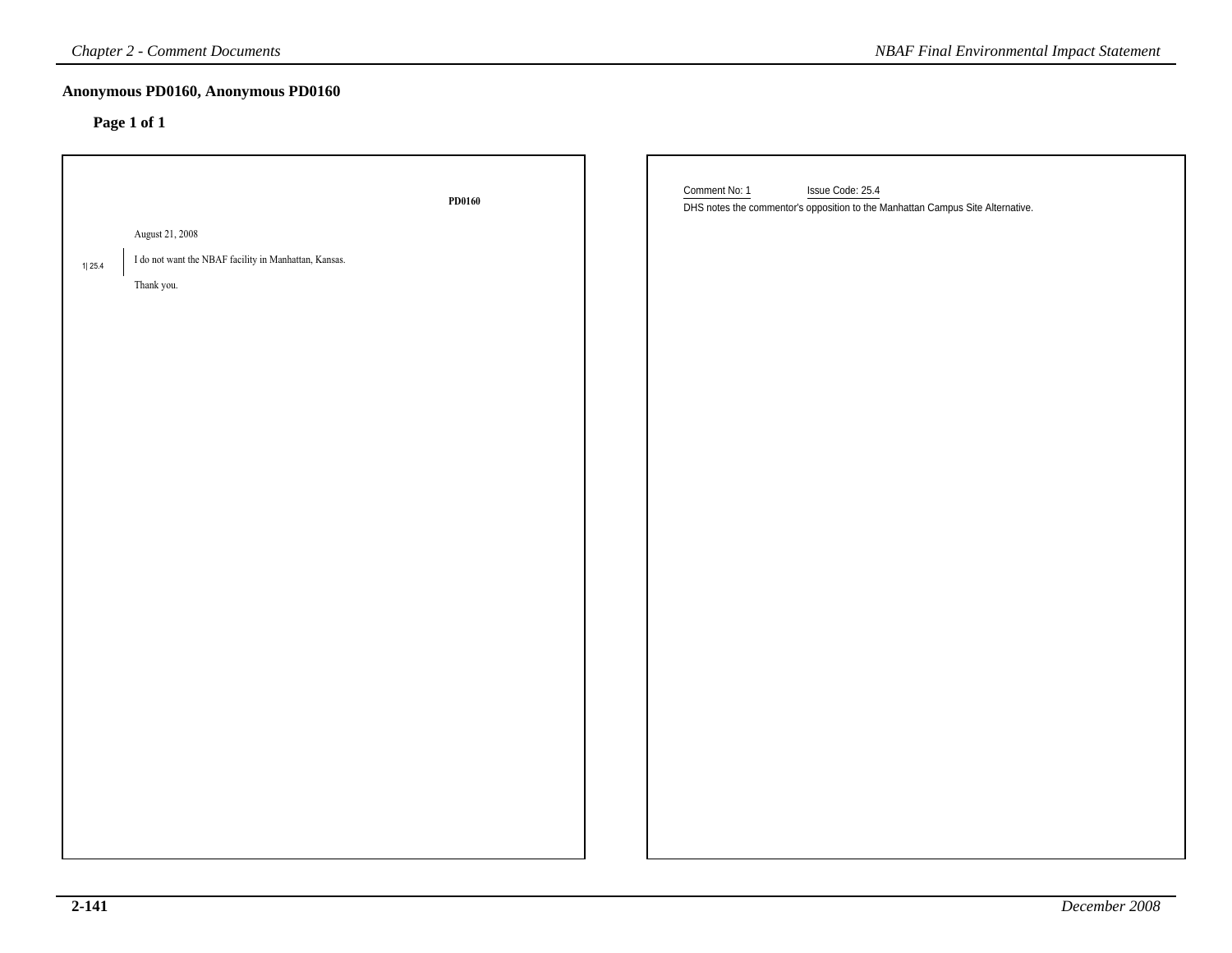| <b>Chapter 2 - Comment Documents</b>                                                                                                                                                                                                                                                                                                                                                                                                                       | <b>NBAF Final Environmental Impact Statement</b>                                                                                                                                                                                                                                                                                                                                                                                                                                                                                                                                                                                                                                                                                                                                                                                                                                                                                                                                                                                                                                                                                                                                                                                                                                                                      |
|------------------------------------------------------------------------------------------------------------------------------------------------------------------------------------------------------------------------------------------------------------------------------------------------------------------------------------------------------------------------------------------------------------------------------------------------------------|-----------------------------------------------------------------------------------------------------------------------------------------------------------------------------------------------------------------------------------------------------------------------------------------------------------------------------------------------------------------------------------------------------------------------------------------------------------------------------------------------------------------------------------------------------------------------------------------------------------------------------------------------------------------------------------------------------------------------------------------------------------------------------------------------------------------------------------------------------------------------------------------------------------------------------------------------------------------------------------------------------------------------------------------------------------------------------------------------------------------------------------------------------------------------------------------------------------------------------------------------------------------------------------------------------------------------|
| Anonymous PD0161, Anonymous PD0161                                                                                                                                                                                                                                                                                                                                                                                                                         |                                                                                                                                                                                                                                                                                                                                                                                                                                                                                                                                                                                                                                                                                                                                                                                                                                                                                                                                                                                                                                                                                                                                                                                                                                                                                                                       |
| Page 1 of 1                                                                                                                                                                                                                                                                                                                                                                                                                                                |                                                                                                                                                                                                                                                                                                                                                                                                                                                                                                                                                                                                                                                                                                                                                                                                                                                                                                                                                                                                                                                                                                                                                                                                                                                                                                                       |
| PD0161                                                                                                                                                                                                                                                                                                                                                                                                                                                     | Comment No: 1<br>Issue Code: 25.4<br>DHS notes the commentor's opposition to the Manhattan Campus Site Alternative.                                                                                                                                                                                                                                                                                                                                                                                                                                                                                                                                                                                                                                                                                                                                                                                                                                                                                                                                                                                                                                                                                                                                                                                                   |
| August 21, 2008<br>Yes, I live in Manhattan, Kansas and I am totally against putting the NBAF in Manhattan.<br>1 25.4<br>I don't believe it would be wise to put that in an area, a farming area like this, in the<br>middle of the United States. And I'm concerned about the safety concerns and human<br>2 5.0<br>error and I'm totally against this coming into Manhattan and I just wanted to voice my<br>3 21.0<br>opinion and I thank you for that. | Comment No: 2<br>Issue Code: 5.0<br>DHS notes the commentor's opposition to placing the facility in the middle of the U.S.<br>Comment No: 3<br>Issue Code: 21.0<br>DHS notes the commentor's concern regarding the safe operation of the NBAF. Section 3.14<br>investigates the chances of a variety of accidents that could occur with the proposed NBAF and<br>consequences of potential accidents, Accidents could occur in the form of procedural violations<br>(operational accidents), natural phenomena accidents,, external events, and intentional acts.<br>Although some accidents are more likely to occur than others (e.g., safety protocol not being<br>followed), the chances of an accidental release are low. The specific objective of the hazard<br>identification, accident analysis, and risk assessment is to identify the likelihood and consequences<br>from accidents or intentional subversive acts. In addition to identifying the potential for or likelihood of<br>the scenarios leading to adverse consequences, this analysis provides support for the identification of<br>specific engineering and administrative controls to either prevent a pathogen release or mitigate the<br>consequences of such a release. The risk of an accidental release of a pathogen is extremely low. |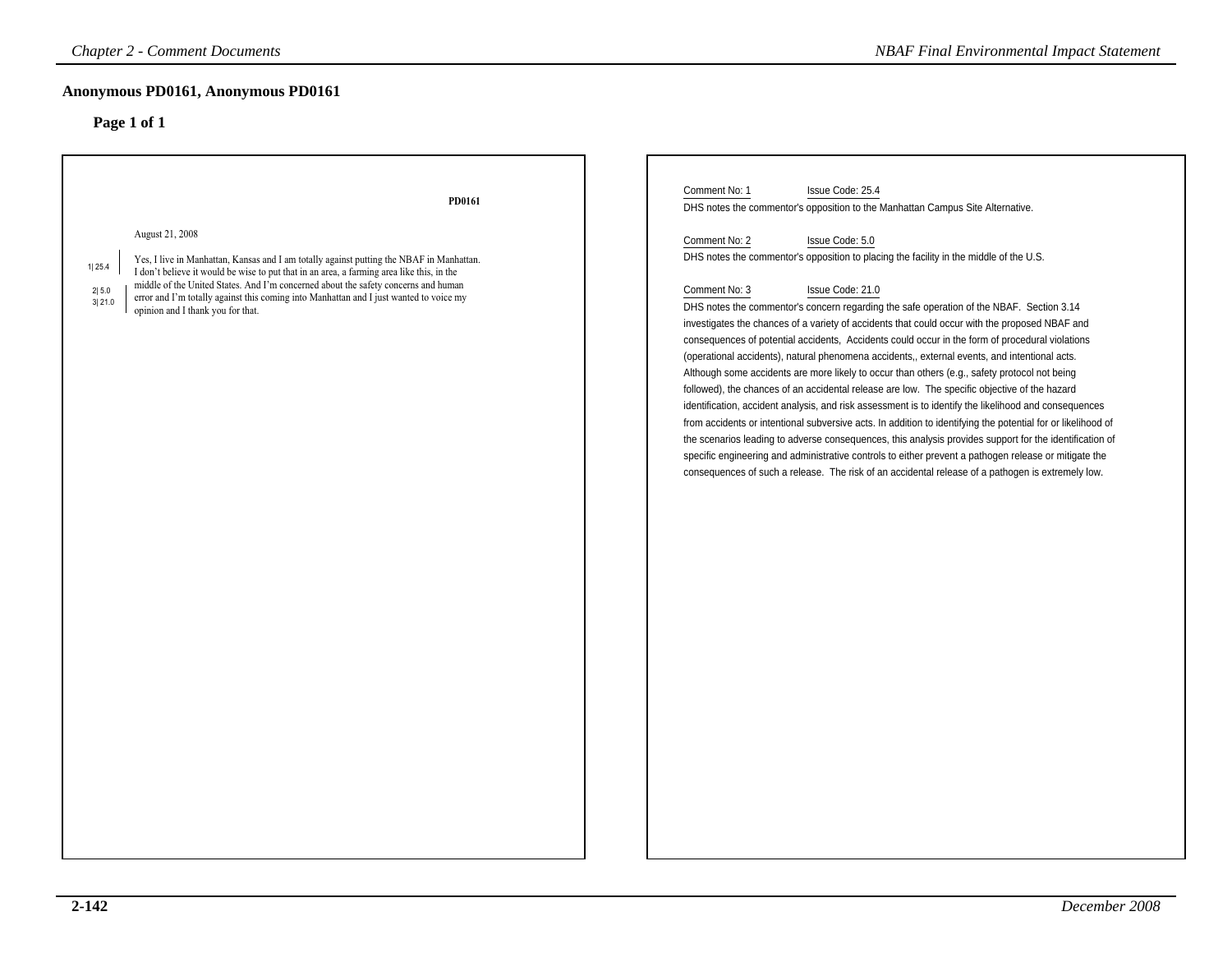# **Anonymous PD0162, Anonymous PD0162**

|        | <b>Chapter 2 - Comment Documents</b>                                               | <b>NBAF Final Environmental Impact Statement</b>                                                                    |
|--------|------------------------------------------------------------------------------------|---------------------------------------------------------------------------------------------------------------------|
|        | Anonymous PD0162, Anonymous PD0162<br>Page 1 of 1                                  |                                                                                                                     |
|        | PD0162                                                                             | Comment No: 1<br>Issue Code: 25.4<br>DHS notes the commentor's opposition to the Manhattan Campus Site Alternative. |
|        | August 21, 2008                                                                    |                                                                                                                     |
| 1 25.4 | I'd like to make this anonymous call. I do not want the NBAF in Manhattan, Kansas. |                                                                                                                     |
|        | Thank you.                                                                         |                                                                                                                     |
|        |                                                                                    |                                                                                                                     |
|        |                                                                                    |                                                                                                                     |
|        |                                                                                    |                                                                                                                     |
|        |                                                                                    |                                                                                                                     |
|        |                                                                                    |                                                                                                                     |
|        |                                                                                    |                                                                                                                     |
|        |                                                                                    |                                                                                                                     |
|        |                                                                                    |                                                                                                                     |
|        |                                                                                    |                                                                                                                     |
|        |                                                                                    |                                                                                                                     |
|        |                                                                                    |                                                                                                                     |
|        |                                                                                    |                                                                                                                     |
|        |                                                                                    |                                                                                                                     |
|        |                                                                                    |                                                                                                                     |
|        |                                                                                    |                                                                                                                     |
|        |                                                                                    |                                                                                                                     |
|        |                                                                                    |                                                                                                                     |
|        |                                                                                    |                                                                                                                     |
|        |                                                                                    |                                                                                                                     |
|        |                                                                                    |                                                                                                                     |
|        |                                                                                    |                                                                                                                     |
|        |                                                                                    |                                                                                                                     |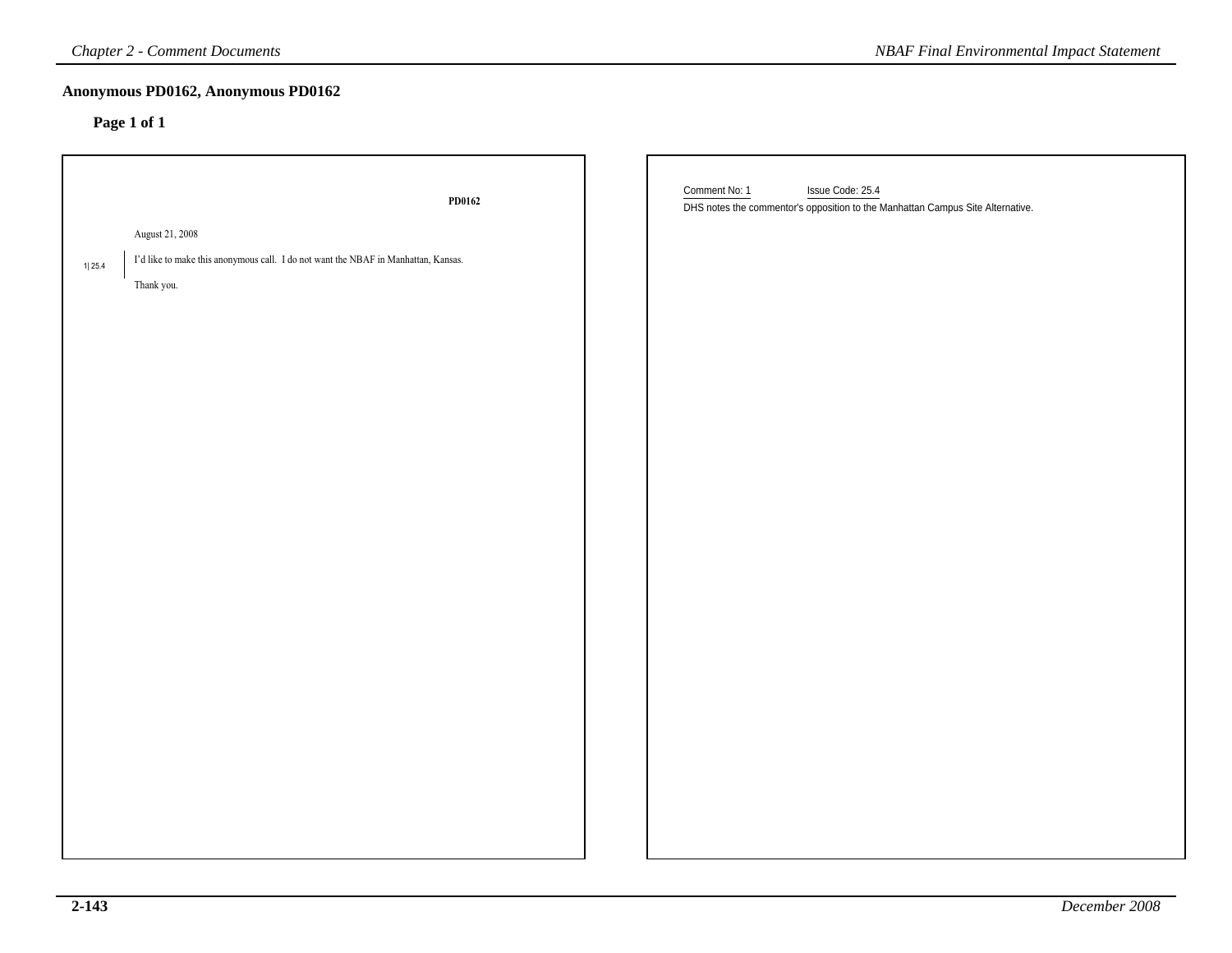# **Anonymous PD0164, Anonymous PD0164**

|        | <b>Chapter 2 - Comment Documents</b>                 |        | <b>NBAF Final Environmental Impact Statement</b>                                                                    |
|--------|------------------------------------------------------|--------|---------------------------------------------------------------------------------------------------------------------|
|        | Anonymous PD0164, Anonymous PD0164<br>Page 1 of 1    |        |                                                                                                                     |
|        |                                                      | PD0164 | Comment No: 1<br>Issue Code: 25.4<br>DHS notes the commentor's opposition to the Manhattan Campus Site Alternative. |
|        | August 21, 2008                                      |        |                                                                                                                     |
| 1 25.4 | I do not want the NBAF to come to Manhattan, Kansas. |        |                                                                                                                     |
|        | Thank you.                                           |        |                                                                                                                     |
|        | Bye.                                                 |        |                                                                                                                     |
|        |                                                      |        |                                                                                                                     |
|        |                                                      |        |                                                                                                                     |
|        |                                                      |        |                                                                                                                     |
|        |                                                      |        |                                                                                                                     |
|        |                                                      |        |                                                                                                                     |
|        |                                                      |        |                                                                                                                     |
|        |                                                      |        |                                                                                                                     |
|        |                                                      |        |                                                                                                                     |
|        |                                                      |        |                                                                                                                     |
|        |                                                      |        |                                                                                                                     |
|        |                                                      |        |                                                                                                                     |
|        |                                                      |        |                                                                                                                     |
|        |                                                      |        |                                                                                                                     |
|        |                                                      |        |                                                                                                                     |
|        |                                                      |        |                                                                                                                     |
|        |                                                      |        |                                                                                                                     |
|        |                                                      |        |                                                                                                                     |
|        |                                                      |        |                                                                                                                     |
|        |                                                      |        |                                                                                                                     |
|        |                                                      |        |                                                                                                                     |
|        |                                                      |        |                                                                                                                     |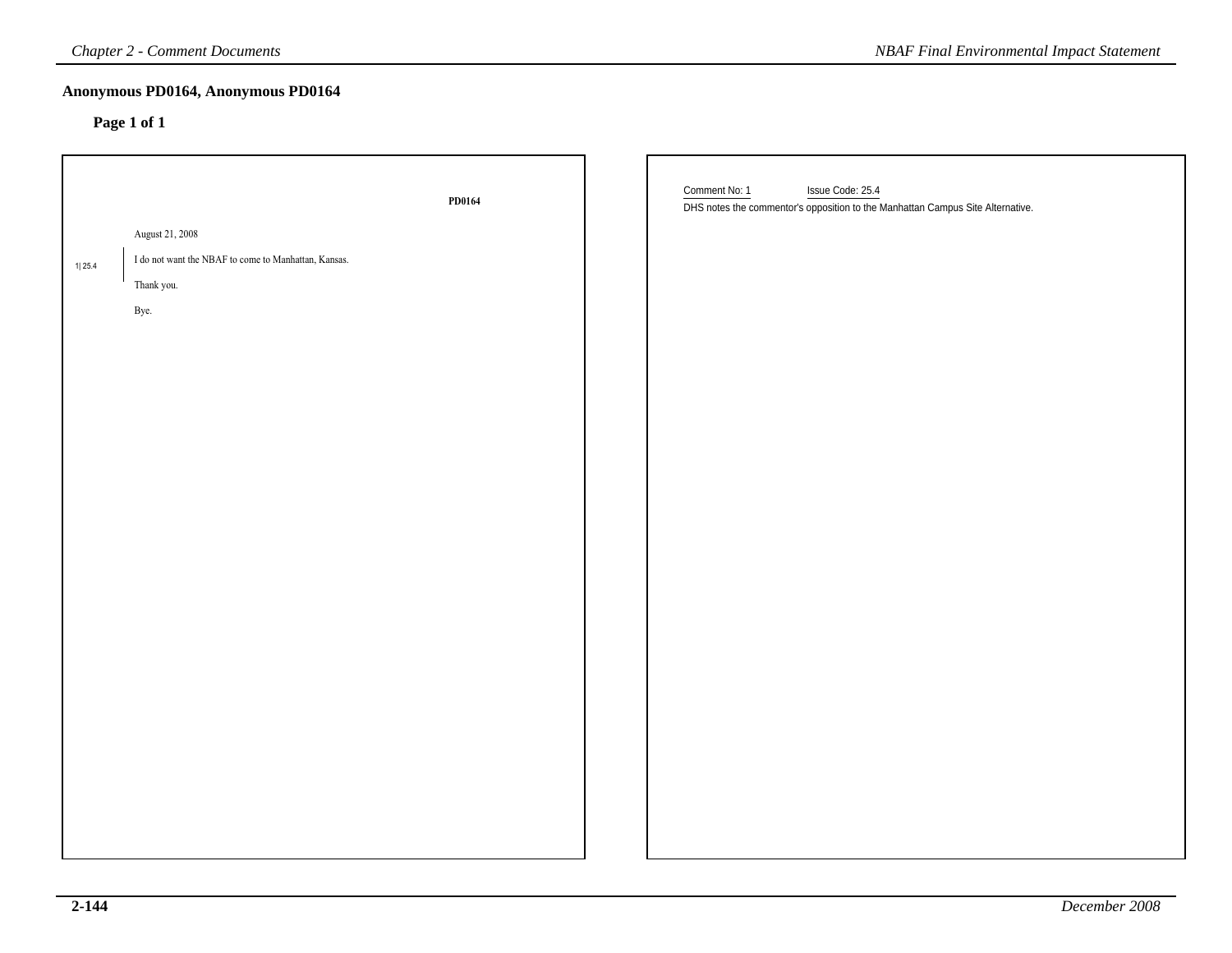| <b>Chapter 2 - Comment Documents</b>                                                                                                                                      | <b>NBAF Final Environmental Impact Statement</b>                                                                                                                 |
|---------------------------------------------------------------------------------------------------------------------------------------------------------------------------|------------------------------------------------------------------------------------------------------------------------------------------------------------------|
| Anonymous PD0165, Anonymous PD0165<br>Page 1 of 1                                                                                                                         |                                                                                                                                                                  |
| PD0165<br>August 21, 2008<br>I am against the Bio Agro Defense Facility being in the United States. I think it should<br>$1 5.0$<br>stay out on the island where it's at. | Comment No: 1<br>Issue Code: 5.0<br>DHS notes the commentor's opposition to the five mainland site alternatives in favor of the Plum<br>Island Site Alternative. |
|                                                                                                                                                                           |                                                                                                                                                                  |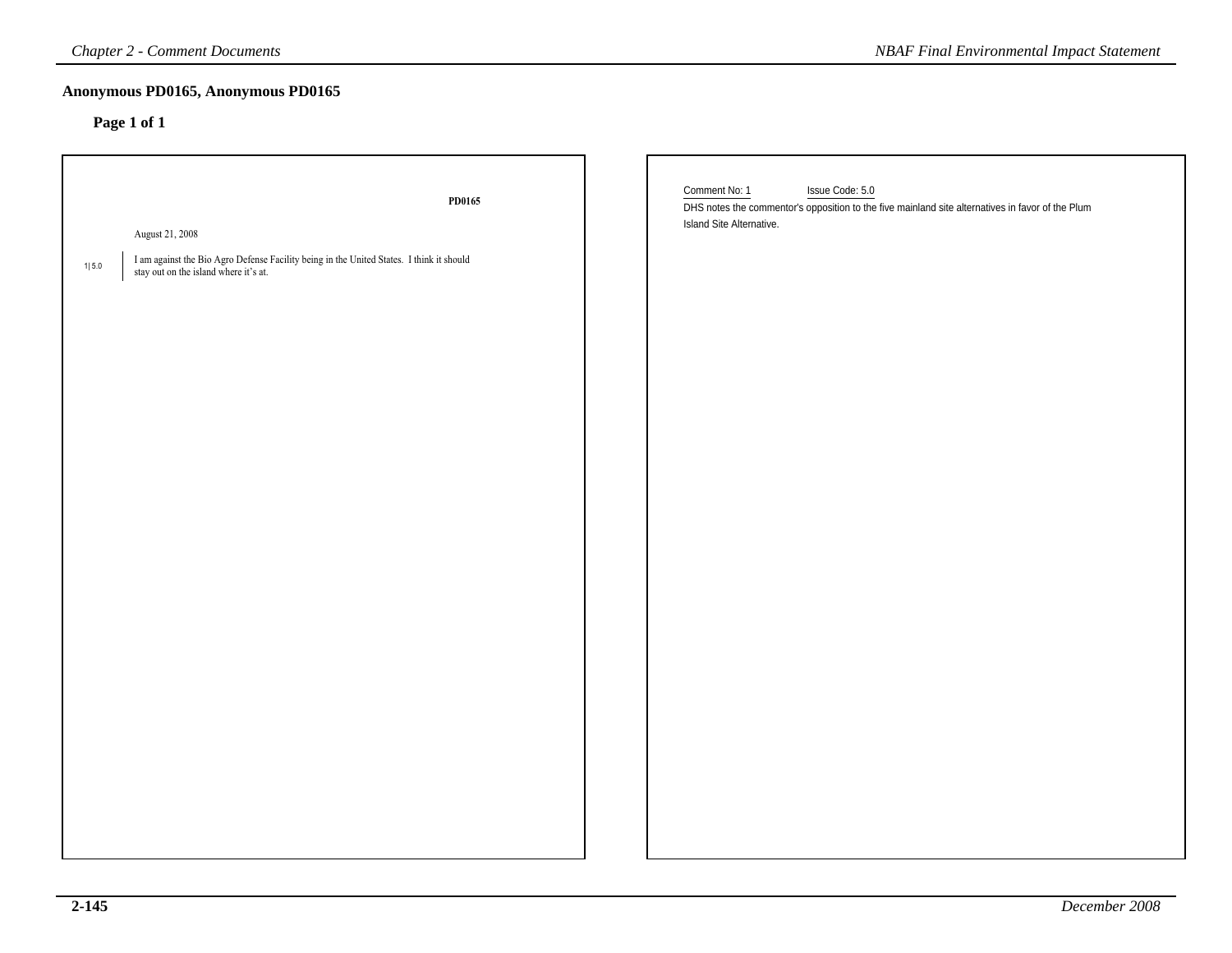| <b>Chapter 2 - Comment Documents</b>                                                                                                                                                                                                                                                                                                                                                                                                                                                                                                                                                                                                                                                                                                                                                                                                                                                                                                                                                                                                                                                                                                                                                                                                                                                                                                                                                                                                                                                        | <b>NBAF Final Environmental Impact Statement</b>                                                                                                                                                                                                                                                                                                                                                                                                                                                                                                                                                                                                                                                                                                                                                                                                                                                                                                                                                                                                                                                                                                                                                                                                                                                                                                                                                                                                                                                                                                                                                                                                                                                                                                                                                                                                                                                                                                                                                                                                                                                                                                                                                                                                                                                                                                                                                                                                                                                                                                                                                                                                                                                                                                                                                                                                                                                                                                                                                                                                                                                                                                                          |
|---------------------------------------------------------------------------------------------------------------------------------------------------------------------------------------------------------------------------------------------------------------------------------------------------------------------------------------------------------------------------------------------------------------------------------------------------------------------------------------------------------------------------------------------------------------------------------------------------------------------------------------------------------------------------------------------------------------------------------------------------------------------------------------------------------------------------------------------------------------------------------------------------------------------------------------------------------------------------------------------------------------------------------------------------------------------------------------------------------------------------------------------------------------------------------------------------------------------------------------------------------------------------------------------------------------------------------------------------------------------------------------------------------------------------------------------------------------------------------------------|---------------------------------------------------------------------------------------------------------------------------------------------------------------------------------------------------------------------------------------------------------------------------------------------------------------------------------------------------------------------------------------------------------------------------------------------------------------------------------------------------------------------------------------------------------------------------------------------------------------------------------------------------------------------------------------------------------------------------------------------------------------------------------------------------------------------------------------------------------------------------------------------------------------------------------------------------------------------------------------------------------------------------------------------------------------------------------------------------------------------------------------------------------------------------------------------------------------------------------------------------------------------------------------------------------------------------------------------------------------------------------------------------------------------------------------------------------------------------------------------------------------------------------------------------------------------------------------------------------------------------------------------------------------------------------------------------------------------------------------------------------------------------------------------------------------------------------------------------------------------------------------------------------------------------------------------------------------------------------------------------------------------------------------------------------------------------------------------------------------------------------------------------------------------------------------------------------------------------------------------------------------------------------------------------------------------------------------------------------------------------------------------------------------------------------------------------------------------------------------------------------------------------------------------------------------------------------------------------------------------------------------------------------------------------------------------------------------------------------------------------------------------------------------------------------------------------------------------------------------------------------------------------------------------------------------------------------------------------------------------------------------------------------------------------------------------------------------------------------------------------------------------------------------------------|
| Anonymous PD0166, Anonymous PD0166<br>Page 1 of 1                                                                                                                                                                                                                                                                                                                                                                                                                                                                                                                                                                                                                                                                                                                                                                                                                                                                                                                                                                                                                                                                                                                                                                                                                                                                                                                                                                                                                                           |                                                                                                                                                                                                                                                                                                                                                                                                                                                                                                                                                                                                                                                                                                                                                                                                                                                                                                                                                                                                                                                                                                                                                                                                                                                                                                                                                                                                                                                                                                                                                                                                                                                                                                                                                                                                                                                                                                                                                                                                                                                                                                                                                                                                                                                                                                                                                                                                                                                                                                                                                                                                                                                                                                                                                                                                                                                                                                                                                                                                                                                                                                                                                                           |
| PD0166<br>August 21, 2008<br>Yes, I am calling to give my comments on the NBAF EIS. I am strongly opposed to the<br>NBAF laboratory proposed by the Department of Homeland Security. To build this<br>1  1.0<br>2 5.0<br>anywhere on the mainland has been deemed unsafe by the study conducted by the<br>Government Accountability Office. The idea of putting such a potentially dangerous<br>facility in such a close proximity to young people and community, not to mention<br>thousands of food animals, is horrifying. Something like this would be a nightmare if a<br>tornado came through town, my town-Manhattan, Kansas, which just happened in May.<br>Only less than a half a mile from the proposed site in Manhattan, Kansas.<br>Do not build this facility in Manhattan, Kansas. Further, I have been told that there is a<br>3 25.4<br>proliferation of this kind of facility in our country. Is this how the DHS keeps us safe?<br>4 21.0<br>What insanity! What a great target for terrorists you are creating! We want you to stop<br>1 cont.   1.0<br>now and spend our tax money on something that can really help the people of America.<br>Not killing all our farm animals and creating danger for our people.<br>I am calling on my own behalf. I am a private citizen in Manhattan, Kansas. I am also<br>calling on behalf of the No NBAF in Kansas which is a newly formed group of people<br>who are opposing the building of the facility here in Manhattan. | Comment No: 1<br>Issue Code: 1.0<br>DHS notes the commentor's opposition to the proposed NBAF.<br>Comment No: 2<br>Issue Code: 5.0<br>DHS notes the commentor's opposition to the five mainland site alternatives, in particular, the<br>Manhattan Campus Site Alternative. DHS believes that experience shows that facilities utilizing<br>modern biocontainment technologies and safety protocols, such as would be employed in the design,<br>construction, and operation of the NBAF, would enable the NBAF to be safely operated in populated<br>areas such as Manhattan. An example is the Centers for Disease Control and Prevention located in<br>downtown Atlanta, Georgia.<br>DHS notes the commenter's concern regarding potential tornado impacts to the NBAF. The NBAF<br>would be designed and built to withstand the normal meteorological conditions that are present within<br>the geographic area of the selected site (hurricanes, tornados, etc.). Given the nature of the facility,<br>more stringent building codes are applied to the NBAF than are used for homes and most<br>businesses, regardless of which NBAF site is chosen. The building would be built to withstand wind<br>pressures up to 170% of the winds which are expected to occur locally within a period of 50 years.<br>This means the building's structural system could resist a wind speed that is expected to occur, on<br>the average, only once in a 500 year period.<br>In the unlikely event that a 500-year wind storm strikes the facility, the interior BSL-3Ag and BSL-4<br>spaces would be expected to withstand a 200 mph wind load (commonly determined to be an F3<br>tornado). If the NBAF took a direct hit from an F3 tornado, the exterior walls and roofing of the<br>building would likely fail first. This breach in the exterior skin would cause a dramatic increase in<br>internal pressures leading to further failure of the building's interior and exterior walls. However, the<br>loss of these architectural wall components should actually decrease the overall wind loading applied<br>to the building, and diminish the possibility of damage to the building's primary structural system.<br>Since the walls of the BSL-3Ag and BSL-4 spaces would be reinforced cast-in-place concrete, those<br>inner walls would be expected to withstand the tornado.<br>Comment No: 3<br>Issue Code: 25.4<br>DHS notes the commentor's opposition to the Manhattan Campus Site Alternative.<br>Comment No: 4<br>Issue Code: 21.0<br>DHS notes the commentor's concern that the NBAF would be a terrorist target. Section 3.14 and<br>Appendix E addresses accident scenarios, including external events such as a terrorist attack. A<br>separate Threat and Risk Assessment (designated as For Official Use Only)(TRA) was developed<br>outside of the EIS process in accordance with the requirements stipulated in federal regulations. The<br>purpose of the TRA was to identify potential vulnerabilities and weaknesses associated with the<br>NBAF and are used to recommend the most prudent measures to establish a reasonable level of risk |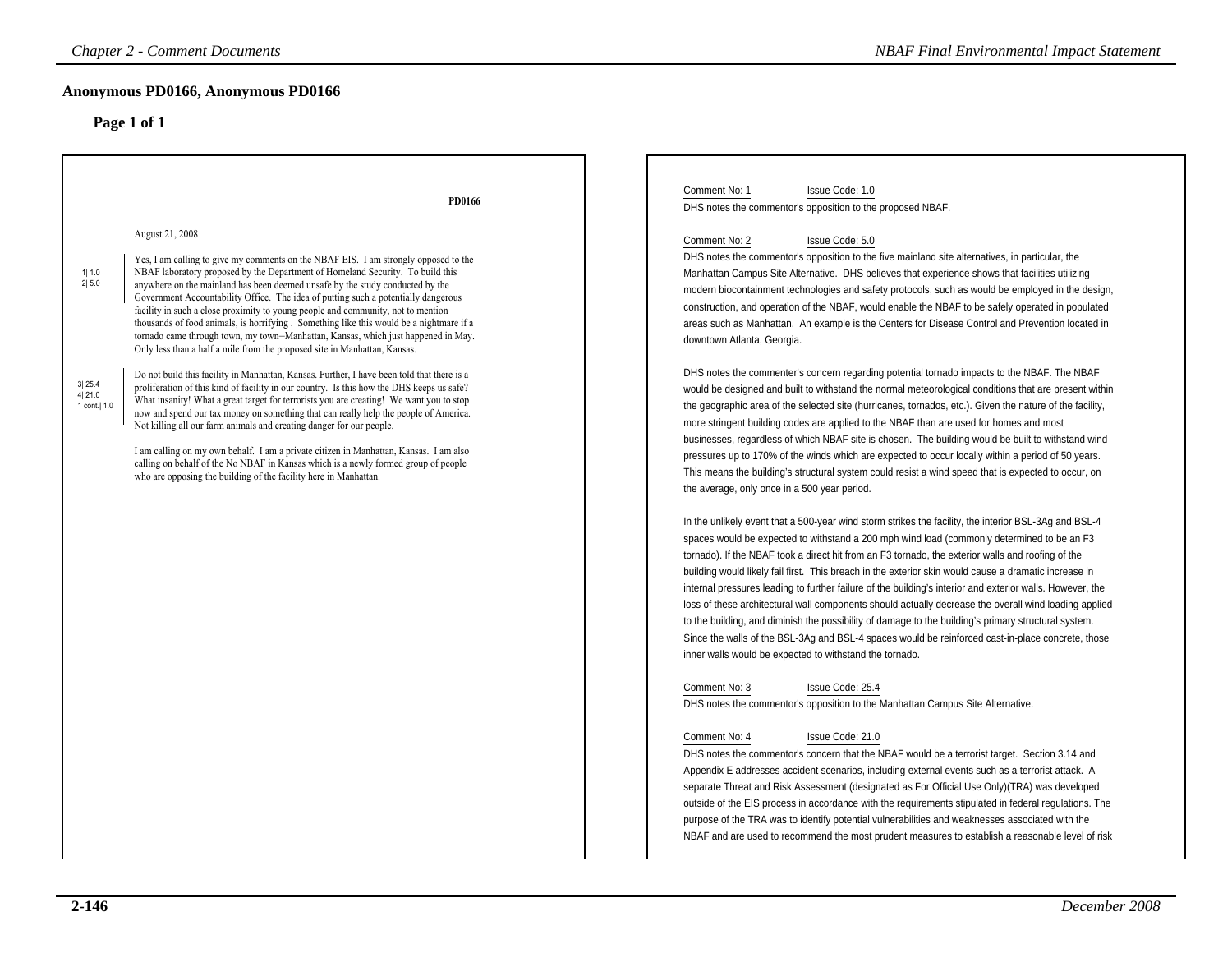| <i>Chapter 2 - Comment Documents</i> | <b>NBAF Final Environmental Impact Statement</b>                                                                                                                                                         |
|--------------------------------------|----------------------------------------------------------------------------------------------------------------------------------------------------------------------------------------------------------|
|                                      |                                                                                                                                                                                                          |
|                                      |                                                                                                                                                                                                          |
|                                      |                                                                                                                                                                                                          |
|                                      |                                                                                                                                                                                                          |
|                                      |                                                                                                                                                                                                          |
|                                      | for the security of operations of the NBAF and public safety. Because of the importance of the NBAF                                                                                                      |
|                                      | mission and the associated work with potential high-consequence biological pathogens, critical<br>information related to the potential for adverse consequences as a result of intentional acts has been |
|                                      | incorporated into the NEPA process.                                                                                                                                                                      |
|                                      |                                                                                                                                                                                                          |
|                                      |                                                                                                                                                                                                          |
|                                      |                                                                                                                                                                                                          |
|                                      |                                                                                                                                                                                                          |
|                                      |                                                                                                                                                                                                          |
|                                      |                                                                                                                                                                                                          |
|                                      |                                                                                                                                                                                                          |
|                                      |                                                                                                                                                                                                          |
|                                      |                                                                                                                                                                                                          |
|                                      |                                                                                                                                                                                                          |
|                                      |                                                                                                                                                                                                          |
|                                      |                                                                                                                                                                                                          |
|                                      |                                                                                                                                                                                                          |
|                                      |                                                                                                                                                                                                          |
|                                      |                                                                                                                                                                                                          |
|                                      |                                                                                                                                                                                                          |
|                                      |                                                                                                                                                                                                          |
|                                      |                                                                                                                                                                                                          |
|                                      |                                                                                                                                                                                                          |
|                                      |                                                                                                                                                                                                          |
|                                      |                                                                                                                                                                                                          |
|                                      |                                                                                                                                                                                                          |
|                                      |                                                                                                                                                                                                          |
|                                      |                                                                                                                                                                                                          |
|                                      |                                                                                                                                                                                                          |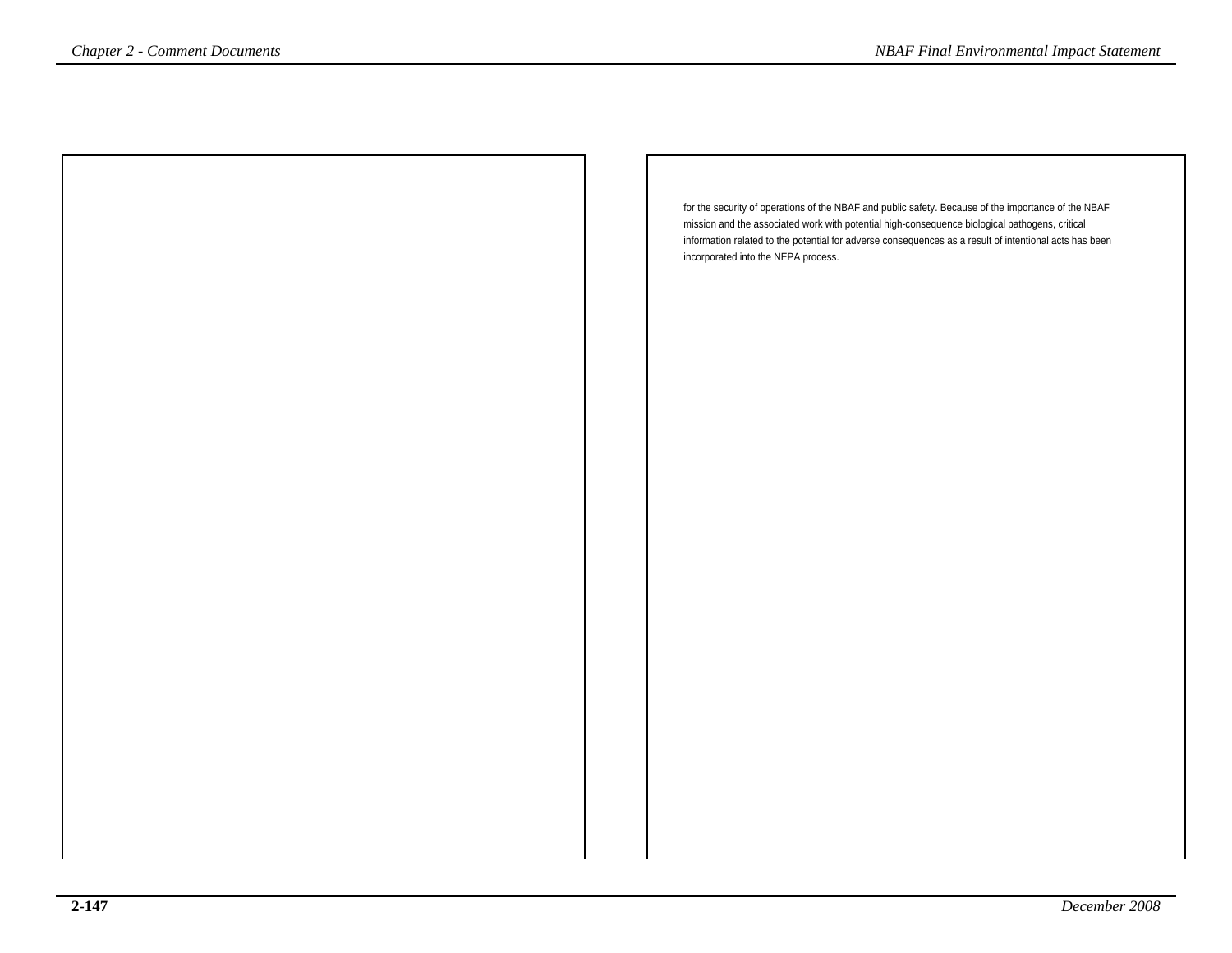| <b>Chapter 2 - Comment Documents</b>                |        | <b>NBAF Final Environmental Impact Statement</b>                                       |
|-----------------------------------------------------|--------|----------------------------------------------------------------------------------------|
| Anonymous PD0167, Anonymous PD0167<br>Page 1 of 1   |        |                                                                                        |
|                                                     | PD0167 | Comment No: 1<br>Issue Code: 25.0<br>DHS notes the commentor's opposition to the NBAF. |
| August 21, 2008<br>I am against the NBAF.<br>1 25.0 |        |                                                                                        |
|                                                     |        |                                                                                        |
|                                                     |        |                                                                                        |
|                                                     |        |                                                                                        |
|                                                     |        |                                                                                        |
|                                                     |        |                                                                                        |
|                                                     |        |                                                                                        |
|                                                     |        |                                                                                        |
|                                                     |        |                                                                                        |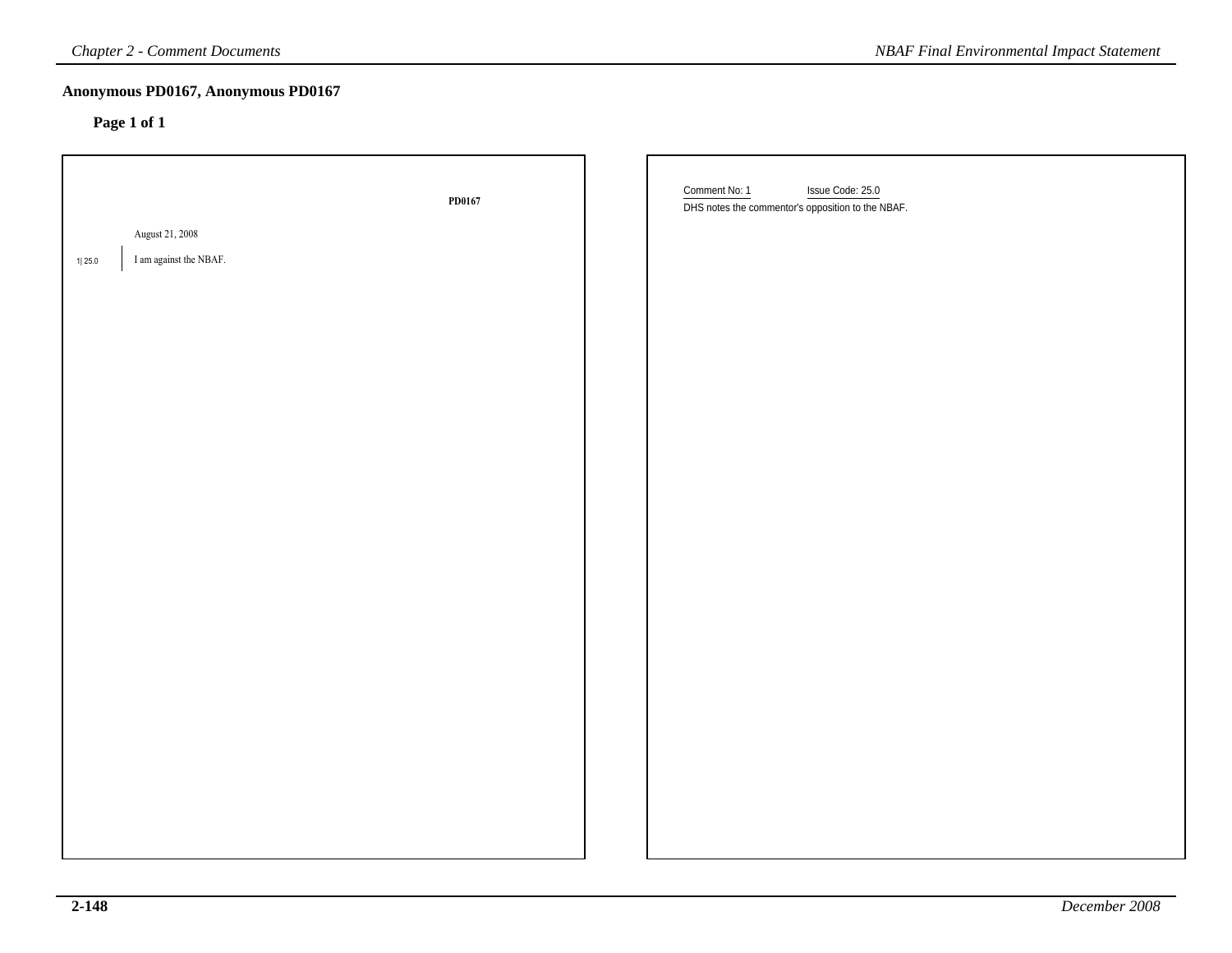| <b>Chapter 2 - Comment Documents</b>              |        | <b>NBAF Final Environmental Impact Statement</b>                                       |
|---------------------------------------------------|--------|----------------------------------------------------------------------------------------|
| Anonymous PD0168, Anonymous PD0168<br>Page 1 of 1 |        |                                                                                        |
| August 21, 2008<br>1 25.0<br>I vote no.           | PD0168 | Comment No: 1<br>Issue Code: 25.0<br>DHS notes the commentor's opposition to the NBAF. |
|                                                   |        |                                                                                        |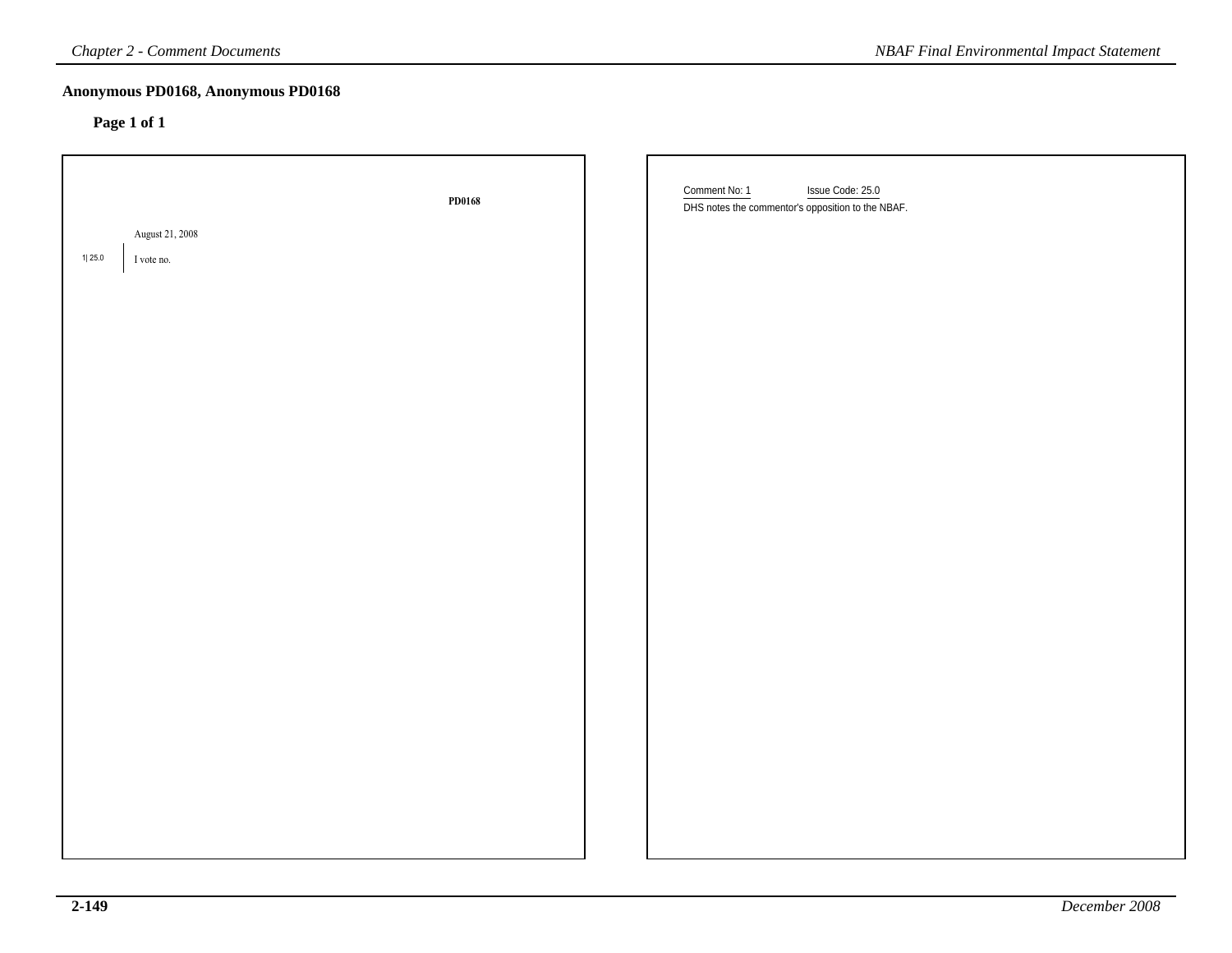| <b>Chapter 2 - Comment Documents</b>                                                                                                                                                                                                                                                                                                                     | <b>NBAF Final Environmental Impact Statement</b>                                                                                                                                                                                                                                                                                                                                                                                                                                                                                                                                                                                                                                                                                                                                                      |
|----------------------------------------------------------------------------------------------------------------------------------------------------------------------------------------------------------------------------------------------------------------------------------------------------------------------------------------------------------|-------------------------------------------------------------------------------------------------------------------------------------------------------------------------------------------------------------------------------------------------------------------------------------------------------------------------------------------------------------------------------------------------------------------------------------------------------------------------------------------------------------------------------------------------------------------------------------------------------------------------------------------------------------------------------------------------------------------------------------------------------------------------------------------------------|
| Anonymous PD0169, Anonymous PD0169<br>Page 1 of 1                                                                                                                                                                                                                                                                                                        |                                                                                                                                                                                                                                                                                                                                                                                                                                                                                                                                                                                                                                                                                                                                                                                                       |
| PD0169<br>August 22, 2008<br>1  25.4<br>I just want to call from Manhattan, Kansas, that I am against the NBAF being built here.<br>2 24.1<br>Leave it on Plum Island. It's too unsafe at any cost to be around people and it's better off<br>3 5.0<br>on an island or surrounded by water.<br>That's my final say so on this matter.<br>Thank you. Bye. | Comment No: 1<br>Issue Code: 25.4<br>DHS notes the commentor's opposition to the Manhattan Campus Site Alternative.<br>Issue Code: 24.1<br>Comment No: 2<br>DHS notes the commentor's opposition to the Manhattan Campus Site Alternative in favor of the Plum<br>Island Site Alternative. DHS believes that experience shows that facilities utilizing modern<br>biocontainment technologies and safety protocols, such as would be employed in the design,<br>construction, and operation of the NBAF, would enable the NBAF to be safely operated in populated<br>areas. An example is the Centers for Disease Control and Prevention located in downtown Atlanta,<br>Georgia.<br>Comment No: 3<br>Issue Code: 5.0<br>DHS notes the commentor's opposition to the five mainland site alternatives. |
|                                                                                                                                                                                                                                                                                                                                                          |                                                                                                                                                                                                                                                                                                                                                                                                                                                                                                                                                                                                                                                                                                                                                                                                       |